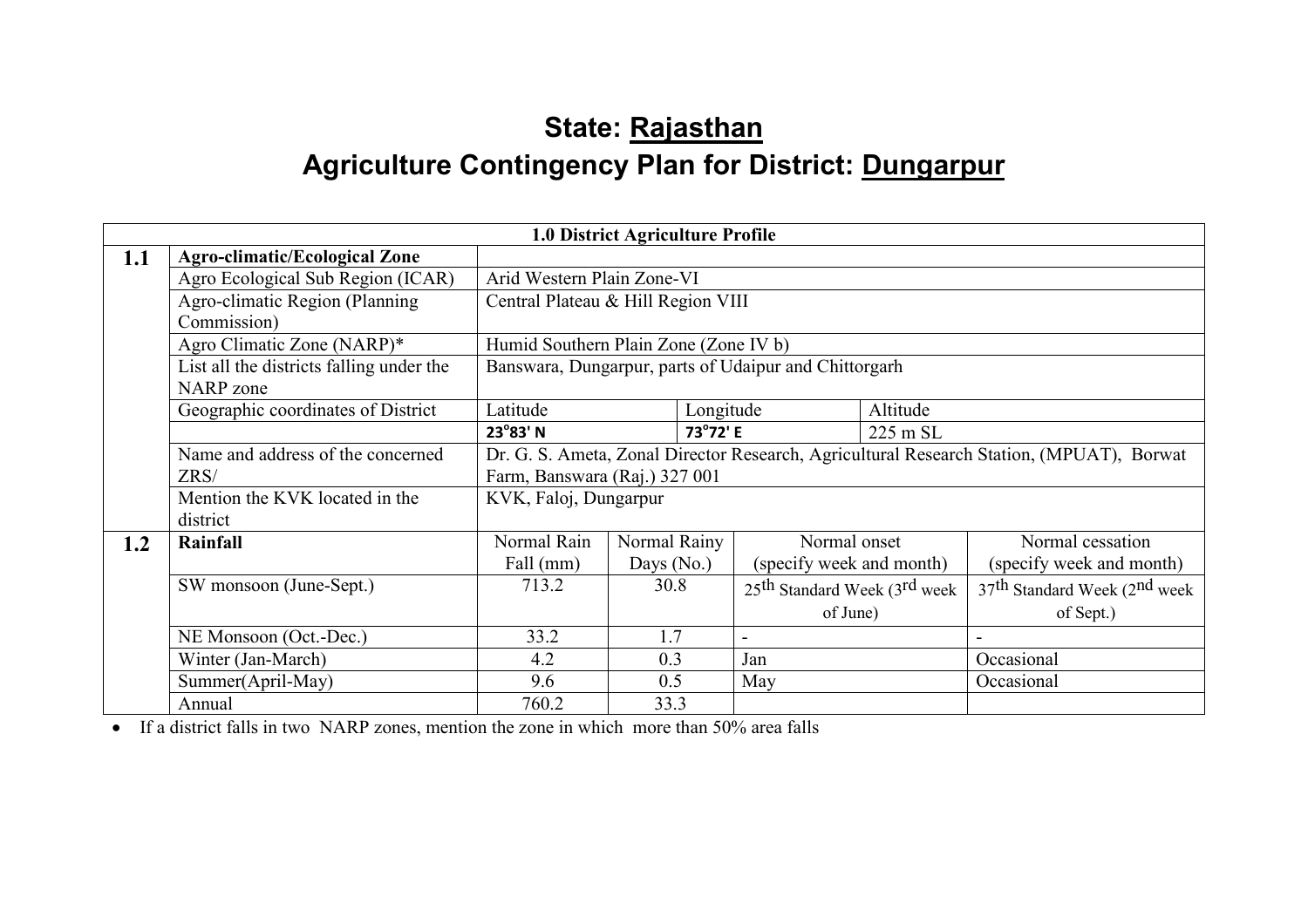| 1.3 | Land use pattern<br>of the distt.<br>(latest statistics) | Geographical | Cultivable<br>area | l Forest area I Land under | Non-<br>agricultural<br>use | I Permanent I<br><b>Dastures</b> | Cultivable<br>wasteland | Misc.trees<br>crops and<br>groves | Land under Barren and<br>uncultivable<br>land | Current<br>fallows | Other<br>fallows |
|-----|----------------------------------------------------------|--------------|--------------------|----------------------------|-----------------------------|----------------------------------|-------------------------|-----------------------------------|-----------------------------------------------|--------------------|------------------|
|     | Area (Lakh ha)                                           | 3.86         | 1.92               | 0.62                       | 0.23                        | 0.35                             | 0.22                    | 0.02                              | 0.71                                          | 0.06               | 0.35             |

| 1.4 | <b>Major Soils</b>             | Area ('000 ha) | Percent (%) of total        |                              |  |  |  |  |
|-----|--------------------------------|----------------|-----------------------------|------------------------------|--|--|--|--|
|     | 1. Deep brown loamy            | 31.47          | 8.18                        |                              |  |  |  |  |
|     | 2. Medium brown loamy          | 134.82         | 34.93                       |                              |  |  |  |  |
|     | 3. Red gravely loam hilly soil | 63.57          | 16.47                       |                              |  |  |  |  |
|     | 4. Medium red loamy            | 109.05         | 28.25                       |                              |  |  |  |  |
|     | 5. Shallow red gravelly loam   | 46.97          | 12.17                       |                              |  |  |  |  |
|     | Others(specify)                |                |                             |                              |  |  |  |  |
| 1.5 | <b>Agricultural land use</b>   | Area ('000 ha) | <b>Cropping intensity %</b> |                              |  |  |  |  |
|     | Net sown area                  | 129.35         |                             | 148.88                       |  |  |  |  |
|     | Area sown more than once       | 63.22          |                             |                              |  |  |  |  |
|     | Gross cropped area             | 192.57         |                             |                              |  |  |  |  |
| 1.6 | <b>Irrigation</b>              | Area ('000 ha) |                             |                              |  |  |  |  |
|     | Net cultivated area            | 129.35         |                             |                              |  |  |  |  |
|     | Net irrigated area             | 39.93          |                             |                              |  |  |  |  |
|     | Gross cultivated area          | 192.57         |                             |                              |  |  |  |  |
|     | Gross irrigated area           | 42.34          |                             |                              |  |  |  |  |
|     | Rainfed area                   | 89.42          |                             |                              |  |  |  |  |
|     | <b>Sources of Irrigation</b>   | <b>Number</b>  | Area ('000 ha)              | $%$ area                     |  |  |  |  |
|     | Canals                         |                | 5.98                        | 3.12% of Gross cropped area  |  |  |  |  |
|     | Tanks                          | 900            | 3.75                        | 1.95% of Gross cropped area  |  |  |  |  |
|     | Open wells                     | 29780          | 28.15                       | 14.62% of Gross cropped area |  |  |  |  |
|     | Bore wells                     | 295            | 1.68                        | 0.87% of Gross cropped area  |  |  |  |  |
|     | Lift irrigation                | $\blacksquare$ | $\blacksquare$              |                              |  |  |  |  |
|     | Other sources                  |                | 2.78                        | 1.44% of Gross cropped area  |  |  |  |  |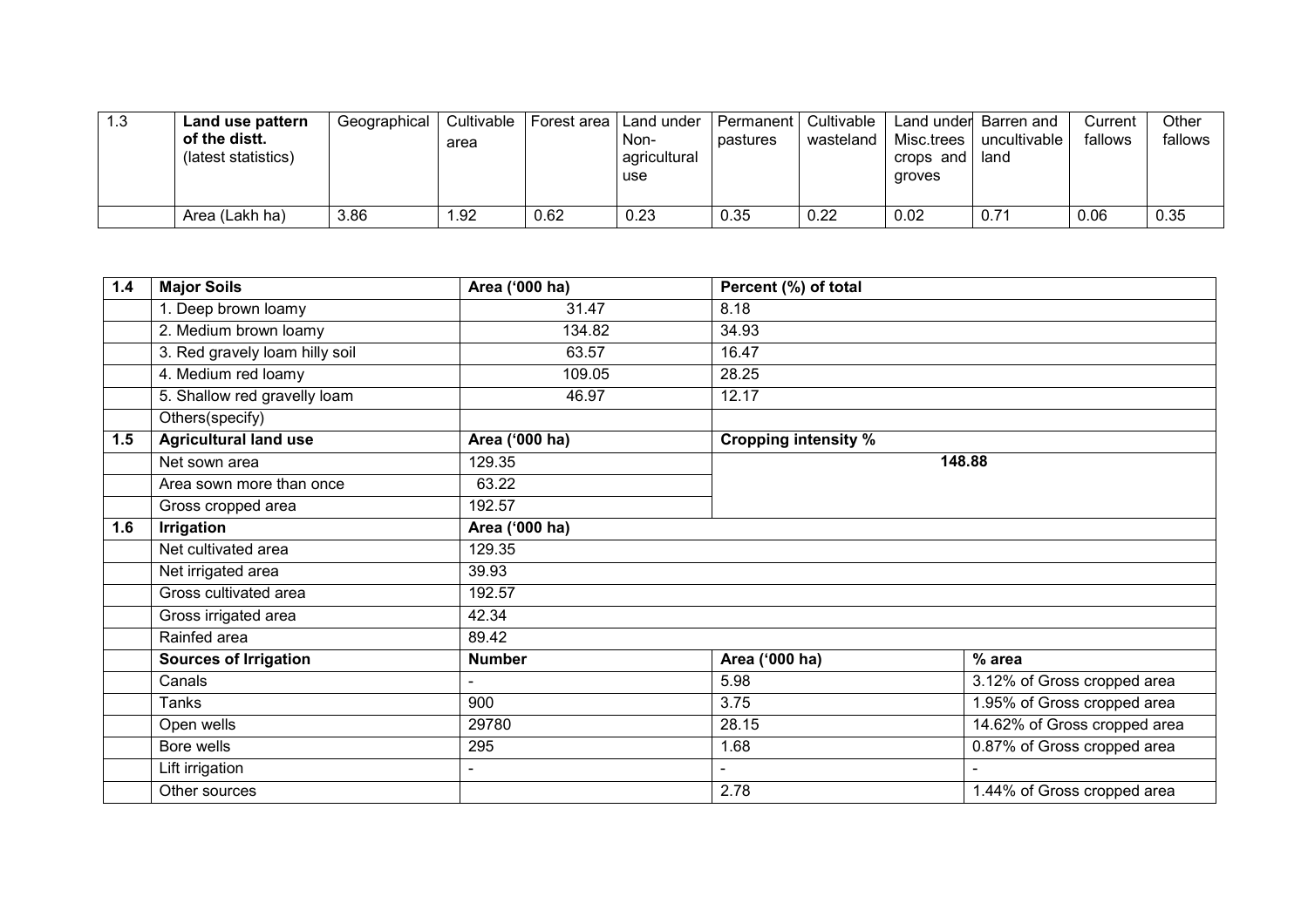| Total                            |               | 42.34    | 22.00% of Gross cropped area |
|----------------------------------|---------------|----------|------------------------------|
| Pump sets                        | 11180         | 21.80    |                              |
| Micro-irrigation                 |               |          |                              |
| No. of tractors                  |               |          |                              |
| Groundwater availability and use | No. of blocks | $%$ area | <b>Quality of water</b>      |
| Over exploited                   |               |          |                              |
| Critical                         |               |          |                              |
| Semi-critical                    | າ             |          |                              |
| Safe                             |               |          |                              |
| Wastewater availability and use  |               |          |                              |

\*Over-exploited: groundwater utilization>100%; critical: 90-100%; semi-critical: 70-90%; safe: <70%

#### Area under Major field crops & horticulture etc.

| 1.7 |                                  | <b>Field crops</b>                        | <b>Total area</b> | <b>Irrigated</b> | <b>Rainfed</b>           |
|-----|----------------------------------|-------------------------------------------|-------------------|------------------|--------------------------|
|     |                                  | Maize                                     | 73073             | 9                | 73064                    |
|     |                                  | Rice                                      | 29975             | 371              | 29604                    |
|     |                                  | Wheat                                     | 41492             | 37893            | 3599                     |
|     | 4                                | Kharif pulses                             | 11943             | $\theta$         | 11943                    |
|     | 5                                | Gram                                      | 17046             | 834              | 16212                    |
|     |                                  |                                           |                   |                  |                          |
|     | <b>Horticulture crops-Fruits</b> |                                           | <b>Total area</b> | <b>Irrigated</b> | <b>Rainfed</b>           |
|     |                                  | 391<br>Mango                              |                   | 391              |                          |
|     | 2                                | Lime                                      | 24                | 24               | $\overline{\phantom{0}}$ |
|     | 3                                | Ber                                       | 14                | 14               | $\overline{\phantom{a}}$ |
|     | 4                                | Guava                                     | 10                | 10               | $\overline{\phantom{a}}$ |
|     | 5                                | Papaya                                    | 5                 | 5                | $\overline{\phantom{a}}$ |
|     |                                  | Horticultural crops-<br><b>Vegetables</b> | <b>Total area</b> | <b>Irrigated</b> | Rainfed                  |
|     |                                  | Okra                                      | 48                | 48               | $\overline{\phantom{a}}$ |
|     |                                  | Tomato                                    | 41                | 41               | $\overline{\phantom{0}}$ |
|     | 3                                | Brinjal                                   | 36                | 36               | $\overline{\phantom{0}}$ |
|     | 4                                | Cauliflower                               | 34                | 34               | $\overline{\phantom{0}}$ |
|     |                                  | Onion                                     | 29                | 29               |                          |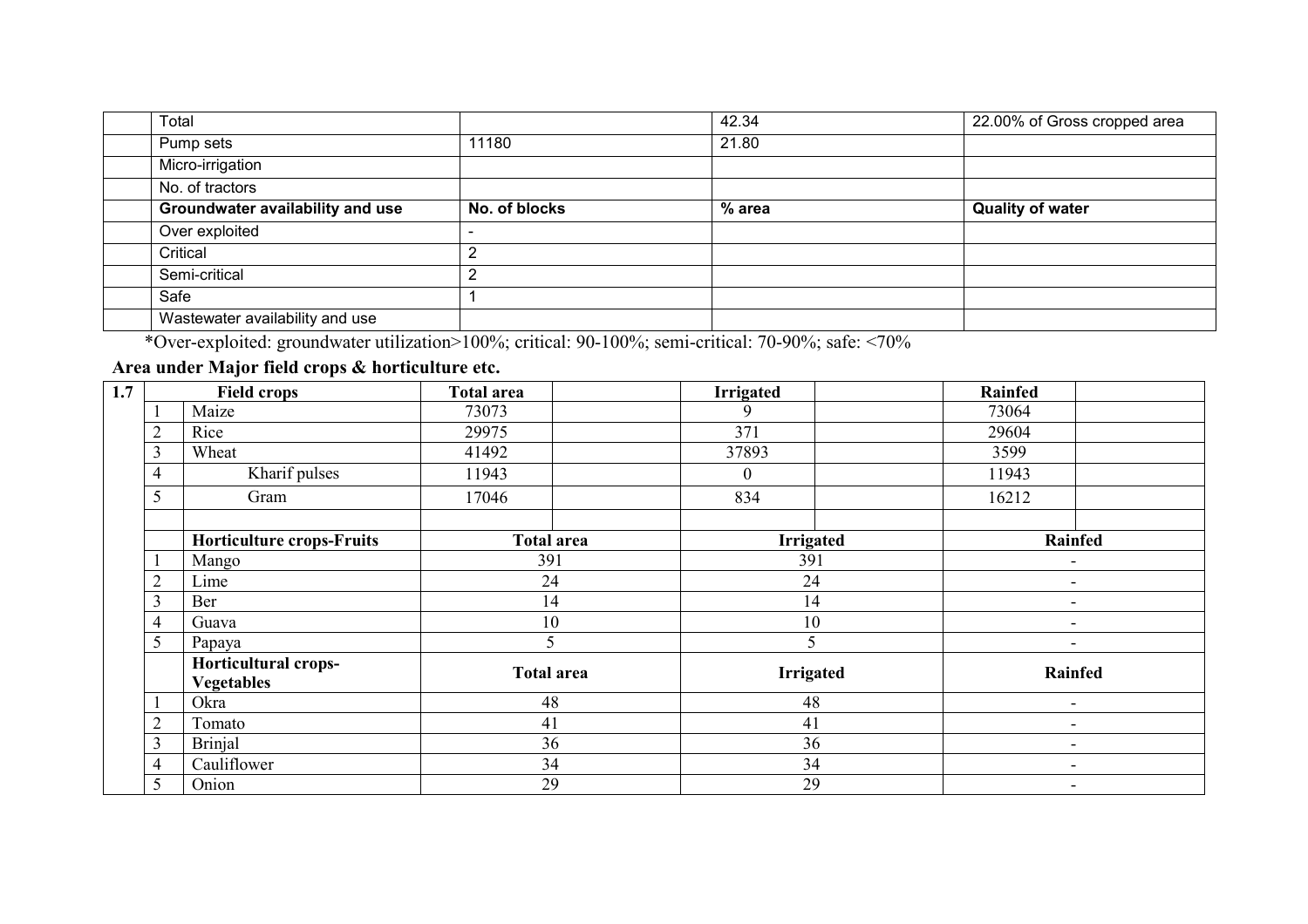|           | Medicinal and aromatic crops | <b>Total area</b>        | <b>Irrigated</b> | Rainfed                  |
|-----------|------------------------------|--------------------------|------------------|--------------------------|
|           | $\overline{\phantom{0}}$     | Nil                      |                  |                          |
|           |                              | nil                      |                  |                          |
|           | <b>Plantation crops</b>      | <b>Total area</b>        | <b>Irrigated</b> | Rainfed                  |
|           |                              | Nil                      |                  |                          |
|           |                              | nil                      |                  |                          |
|           | <b>Fodder crops</b>          | <b>Total area</b>        | <b>Irrigated</b> | <b>Rainfed</b>           |
|           | Lucerne                      | 446                      | 446              | $\overline{\phantom{0}}$ |
| $\bigcap$ | Fodder Jowar                 | 88                       |                  | 88                       |
|           | Fodder Bajra                 | 84                       | 84               | $\overline{\phantom{0}}$ |
| 4         | Fodder Maize                 | 68                       | Ξ.               | 68                       |
|           | Others                       |                          |                  |                          |
|           | Total fodder crop area       | 686                      |                  |                          |
|           | Grazing land                 | $\overline{\phantom{a}}$ |                  |                          |

\*If break-up data (irrigated, rainfed) is not available, give total area

| 1.8  | Livestock                                         | Male ('000)              | <b>Female ('000)</b>     | <b>Total ('000)</b>       |  |  |  |  |  |  |  |
|------|---------------------------------------------------|--------------------------|--------------------------|---------------------------|--|--|--|--|--|--|--|
|      |                                                   |                          |                          |                           |  |  |  |  |  |  |  |
|      | Non descriptive Cattle (local low yielding)       |                          | $\overline{\phantom{a}}$ | 40.81                     |  |  |  |  |  |  |  |
|      | Crossbred cattle                                  | $\overline{\phantom{a}}$ | $\overline{\phantom{a}}$ | $\overline{\phantom{a}}$  |  |  |  |  |  |  |  |
|      | Non descriptive Buffaloes (local low<br>yielding) |                          | $\overline{\phantom{a}}$ | 64.72                     |  |  |  |  |  |  |  |
|      | <b>Graded Buffaloes</b>                           |                          | $\qquad \qquad$          | $\overline{\phantom{a}}$  |  |  |  |  |  |  |  |
|      | Goat                                              |                          | -                        | 375.03                    |  |  |  |  |  |  |  |
|      | Sheep                                             |                          | $\overline{\phantom{a}}$ | 124.16                    |  |  |  |  |  |  |  |
|      | Others (Camel, Pig, Yak etc.)                     |                          |                          | 2.79                      |  |  |  |  |  |  |  |
|      | Commercial dairy farms (Number)                   |                          |                          |                           |  |  |  |  |  |  |  |
| 1.9  | <b>Poultry</b>                                    | No. of farms             |                          | Total No. of birds ('000) |  |  |  |  |  |  |  |
|      | Commercial                                        |                          |                          |                           |  |  |  |  |  |  |  |
|      | Backyard                                          | ۰                        |                          | 2.00                      |  |  |  |  |  |  |  |
| 1.10 | Fisheries (Data source: Chief Planning Officer)   |                          |                          |                           |  |  |  |  |  |  |  |
|      | A. Capture                                        |                          |                          |                           |  |  |  |  |  |  |  |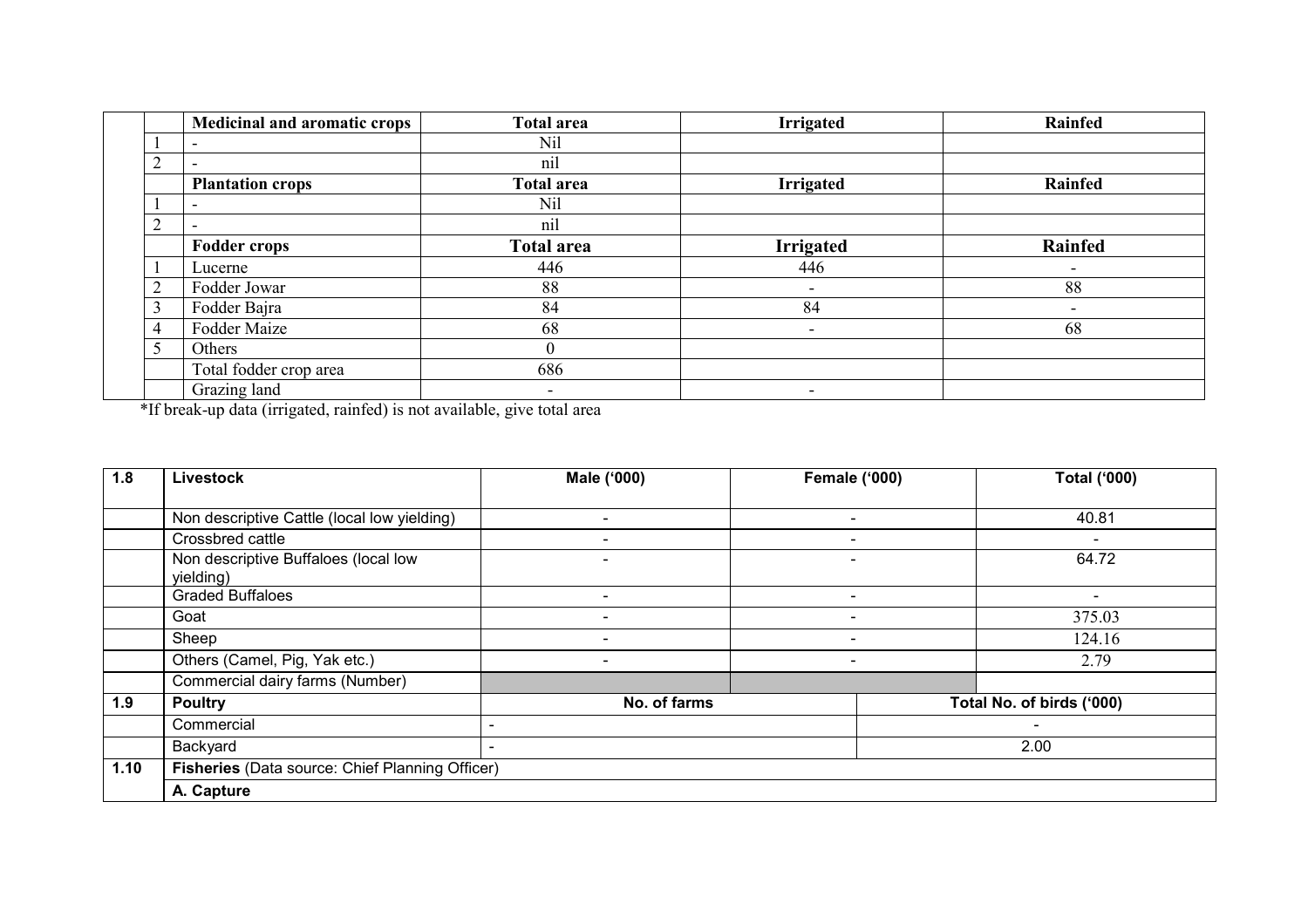| i) Marine (Data Source:<br><b>Fisheries Department)</b>               | No. of<br>fishermen | <b>Boats</b>                  |                    | <b>Nets</b>                              |                                                               | Storage facilities (Ice plants etc.) |  |
|-----------------------------------------------------------------------|---------------------|-------------------------------|--------------------|------------------------------------------|---------------------------------------------------------------|--------------------------------------|--|
|                                                                       |                     | Mechanized                    | Non-<br>mechanized | Mechanized<br>(Trawl nets,<br>Gill nets) | Non-<br>mechanized<br>(Shore Seines,<br>Stake & trap<br>nets) |                                      |  |
|                                                                       |                     |                               |                    |                                          |                                                               | $\blacksquare$                       |  |
| ii) Inland (Data Source:<br><b>Fisheries Department)</b>              |                     | No. Farmer owned ponds        |                    | <b>No. of Reservoirs</b>                 |                                                               | No. of village tanks                 |  |
|                                                                       | $\blacksquare$      |                               |                    | 8                                        |                                                               | 805                                  |  |
| <b>B.</b> Culture                                                     |                     |                               |                    |                                          |                                                               |                                      |  |
|                                                                       |                     | <b>Water Spread Area (ha)</b> |                    | Yield (t/ha)                             |                                                               | <b>Production ('000 tons)</b>        |  |
| i) Brackish water (Data Source:<br><b>MPEDA/Fisheries Department)</b> |                     | $\overline{\phantom{0}}$      |                    | $\overline{\phantom{0}}$                 |                                                               | $\overline{\phantom{a}}$             |  |
| ii) Fresh water (Data Source:<br><b>Fisheries Department)</b>         |                     | 5288                          |                    | 64.11                                    |                                                               | 339                                  |  |
| <b>Others</b>                                                         |                     | $\overline{\phantom{a}}$      |                    |                                          |                                                               | $\overline{\phantom{a}}$             |  |

| 1.11 | <b>Production &amp;</b>               | <b>Kharif</b>          |                         |                          | Rabi                     |                        | <b>Summer</b>           |                       | <b>Total</b>            |  |
|------|---------------------------------------|------------------------|-------------------------|--------------------------|--------------------------|------------------------|-------------------------|-----------------------|-------------------------|--|
|      | productivity of major<br><b>crops</b> | Production<br>('000 t) | Productivity<br>(kg/ha) | Production<br>(000 t)    | Productivity<br>(kg/ha)  | Production<br>('000 t) | Productivity<br>(kg/ha) | Production<br>(000 t) | Productivity<br>(kg/ha) |  |
|      | <b>Maize</b>                          | 122.89                 | 1682                    | Wheat-76.13              | 1835                     |                        |                         |                       |                         |  |
|      | Paddy                                 | 58.86                  | 1964                    | Gram-19.91               | 1168                     |                        |                         |                       |                         |  |
|      | Urd                                   | 8.98                   | 760                     | Barley-2.43              | 2164                     |                        |                         |                       |                         |  |
|      |                                       |                        |                         | Mustard-0.62             | 994                      |                        |                         |                       |                         |  |
|      |                                       |                        |                         | $\overline{\phantom{a}}$ | $\overline{\phantom{0}}$ |                        |                         |                       |                         |  |
|      | <b>Major Hort crops</b>               | Production<br>(q)      | Productivity<br>(kg/ha) |                          |                          |                        |                         |                       |                         |  |
|      | Mango                                 | 3229                   | 826                     |                          |                          |                        |                         |                       |                         |  |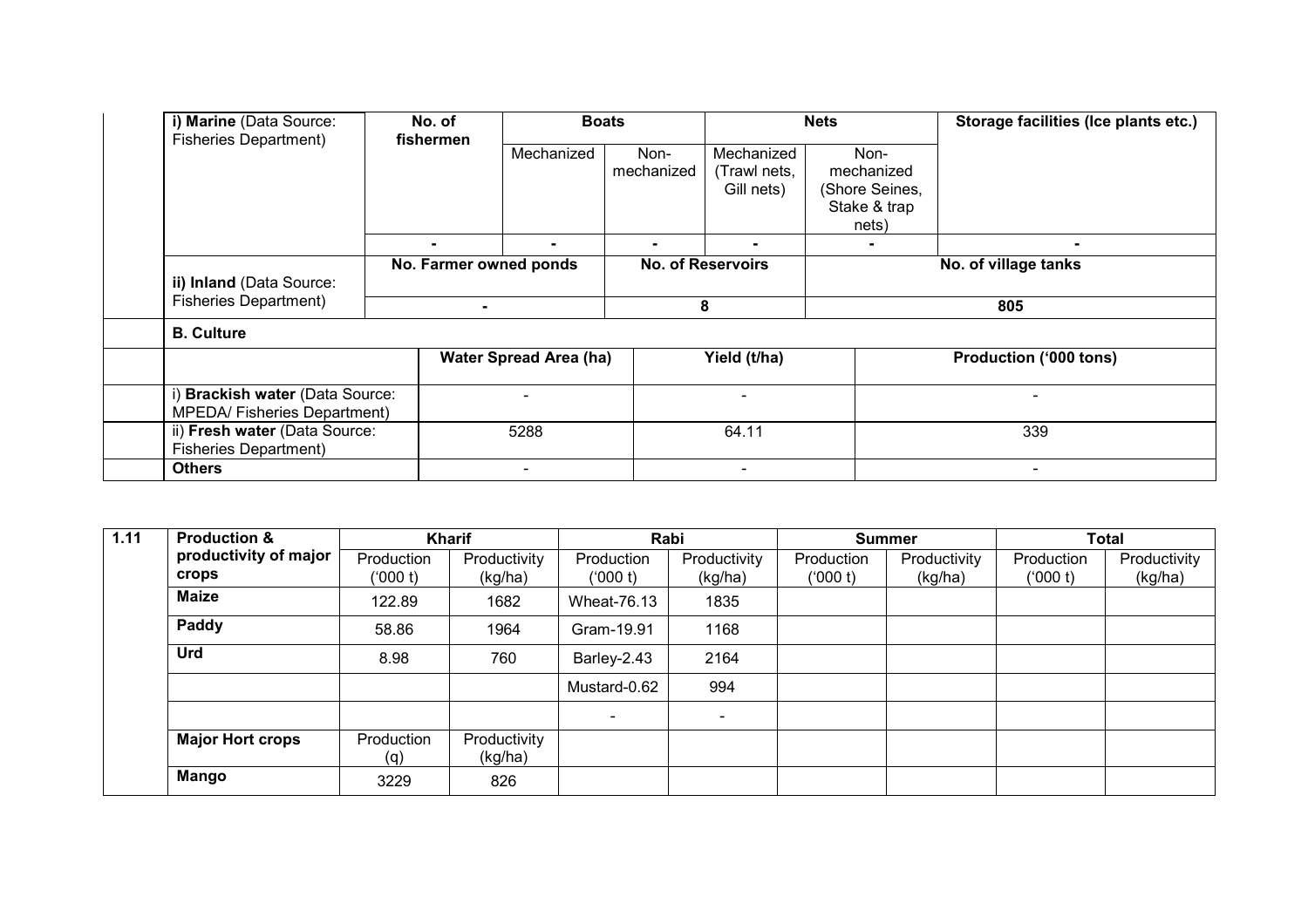|        | Lime        | 375 | 1563                     |  |  |  |
|--------|-------------|-----|--------------------------|--|--|--|
|        | Papaya      | 257 | 5140                     |  |  |  |
|        | Guava       | 152 | 1520                     |  |  |  |
|        | Pomegranate | 62  | 3100                     |  |  |  |
| Others |             |     | $\overline{\phantom{a}}$ |  |  |  |

| 1.12 | Sowing window for 5<br>major crops (start and<br>end of sowing period) | <b>Maize</b>                                                | Paddy                                                                                                                           | <b>Black gram</b>                                               | Wheat                                              | Gram                                          |
|------|------------------------------------------------------------------------|-------------------------------------------------------------|---------------------------------------------------------------------------------------------------------------------------------|-----------------------------------------------------------------|----------------------------------------------------|-----------------------------------------------|
|      | Kharif-Rainfed                                                         | 3 <sup>rd</sup> week of June<br>To $2^{nd}$ week of<br>July | Upland: onset of monsoon<br>to $2^{nd}$ week of July or<br>transplanted - $3rd$ week of<br>July To 4 <sup>th</sup> week of July | week of July to 3 <sup>rd</sup><br>$1^{\rm st}$<br>week of July |                                                    |                                               |
|      | Kharif-Irrigated                                                       |                                                             | $2nd - 3rd$ week of June<br>(Nursery) Transplanting<br>after 4 weeks                                                            |                                                                 |                                                    |                                               |
|      | Rabi-Rainfed                                                           |                                                             |                                                                                                                                 |                                                                 | $\overline{1^{st}}$ – 2 <sup>nd</sup> week of Oct. | $\overline{1^{st} - 2}^{nd}$ week of Oct.     |
|      | Rabi-Irrigated                                                         |                                                             |                                                                                                                                 |                                                                 | $2^{nd}$ week of Nov. to<br>last week of Nov.      | $2^{nd}$ week of Oct. to<br>last week of Oct. |

| 1.13 | What is the major<br>contingency the district is<br>prone to? | Regular | Occasional | None |
|------|---------------------------------------------------------------|---------|------------|------|
|      | Drought                                                       |         | $\bullet$  | -    |
|      | Flood                                                         |         |            |      |
|      | Cyclone                                                       |         |            |      |
|      | Hail storm                                                    |         |            |      |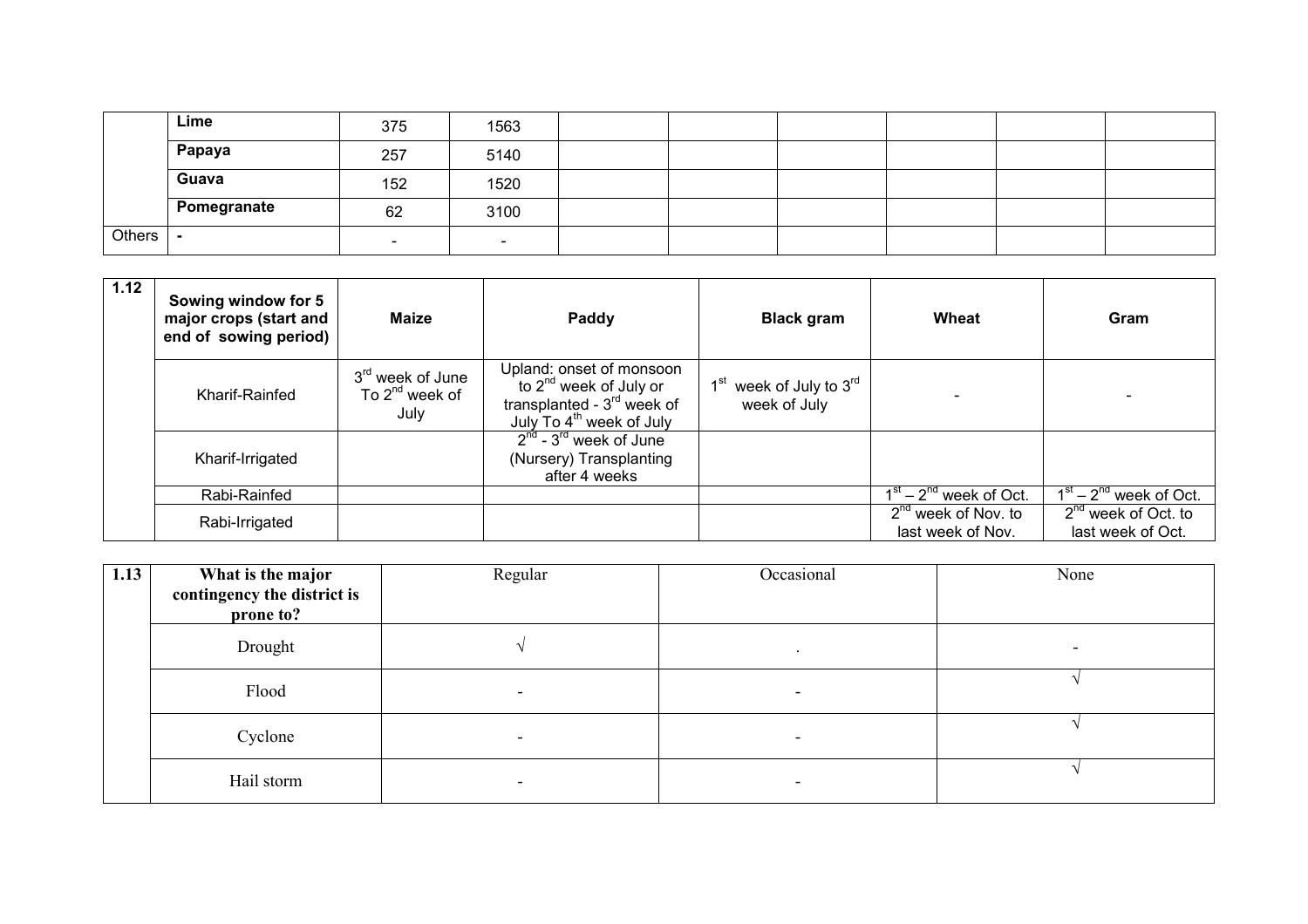| Heat wave                       |                                         |                                                                   | $\overline{\phantom{0}}$ |
|---------------------------------|-----------------------------------------|-------------------------------------------------------------------|--------------------------|
| Cold wave                       |                                         |                                                                   |                          |
| Frost                           |                                         | -                                                                 |                          |
| Sea water inundation            |                                         |                                                                   |                          |
| Pests and diseases<br>(specify) | White fly, Powdery Mildew, Pod<br>Borer | Grasshopper, YMV in pulses, BLB in<br>rice, rhizome rot of ginger |                          |

| 1.14 |                                          | Location map of district with in State as<br>Annexure 1 | Enclosed: Yes/No |
|------|------------------------------------------|---------------------------------------------------------|------------------|
|      | Include Digital maps of the district for | Mean annual rainfall as Annexure 2                      | Enclosed: Yes    |
|      |                                          | Soil map as Annexure 3                                  | Enclosed: Yes/No |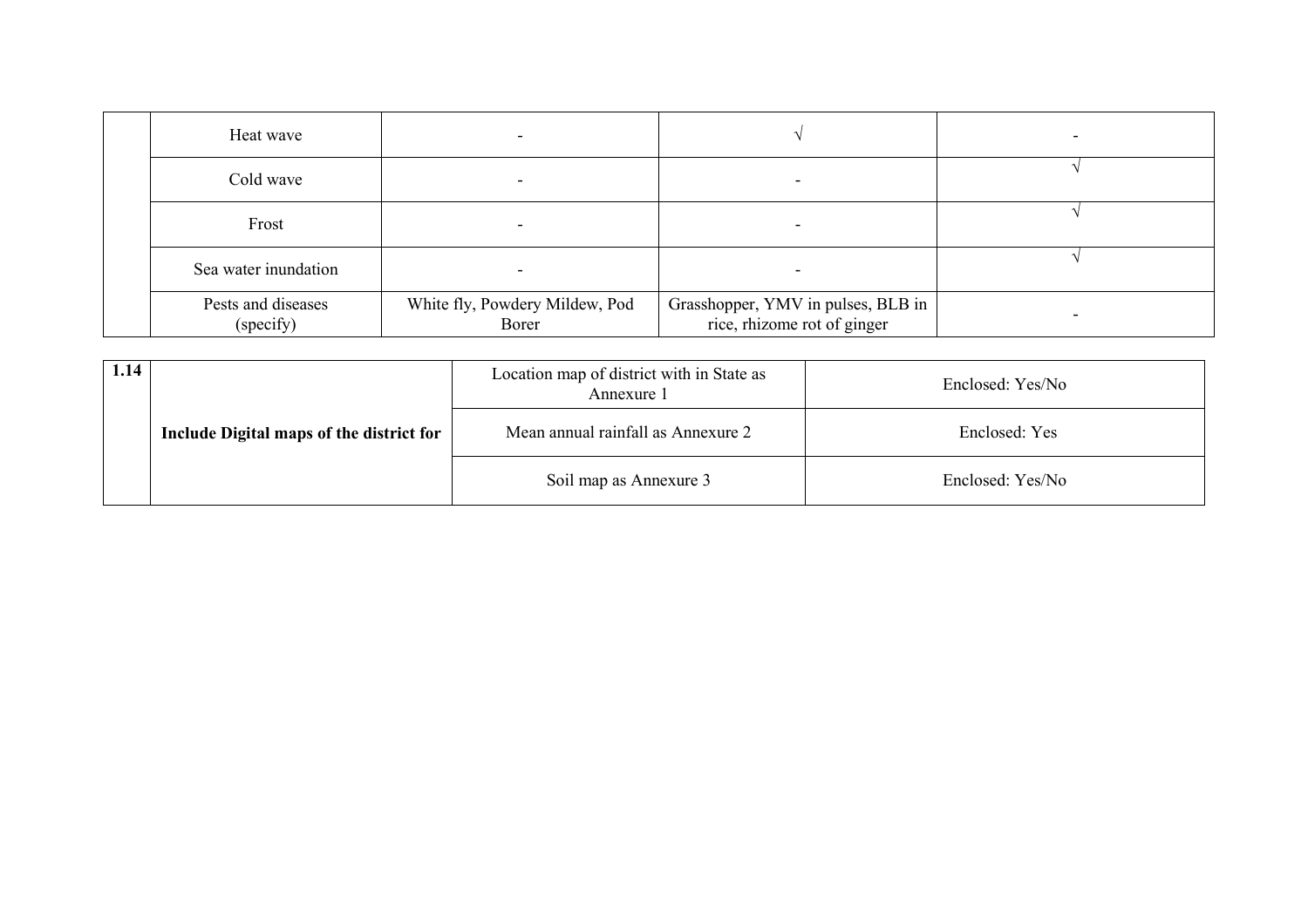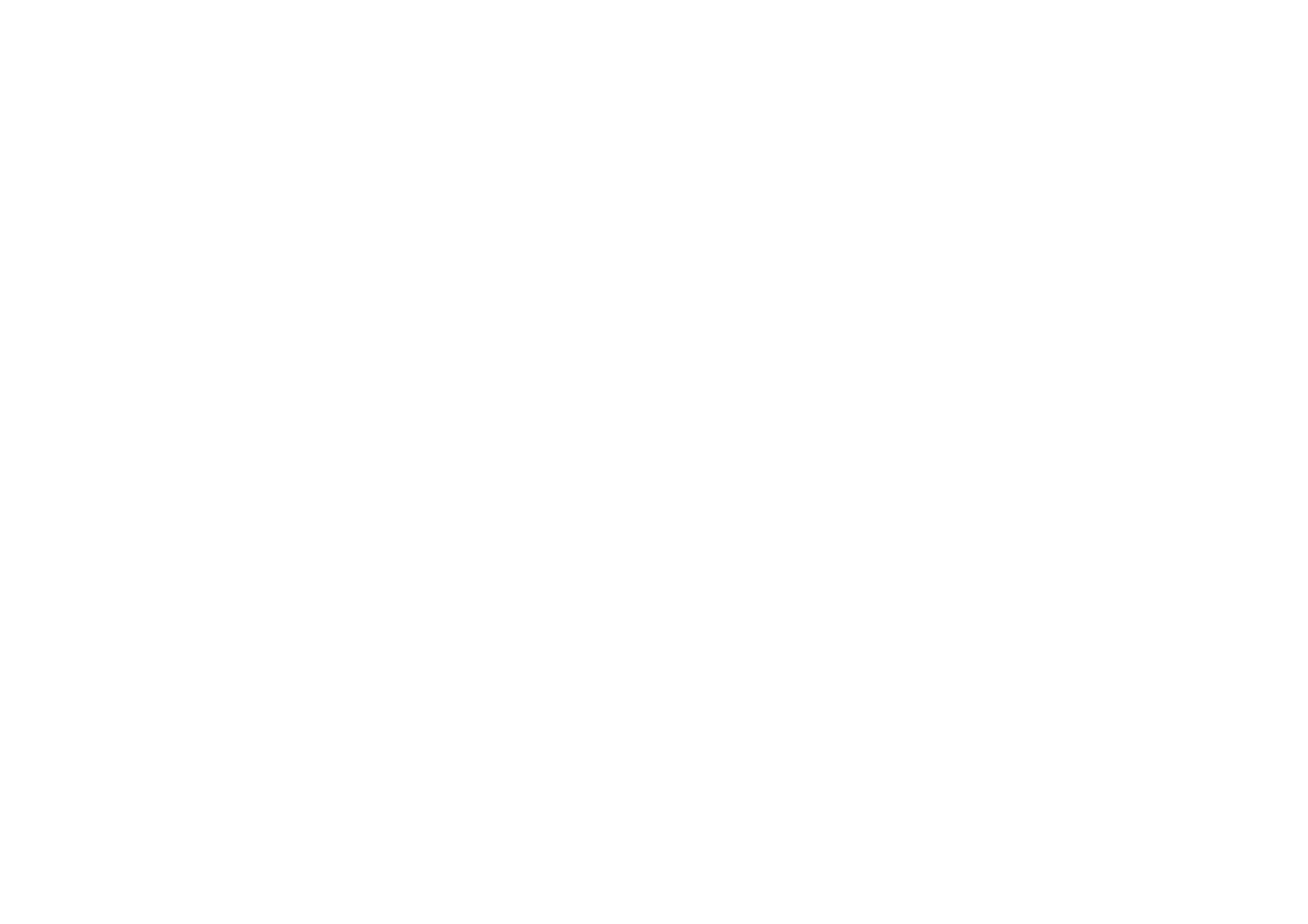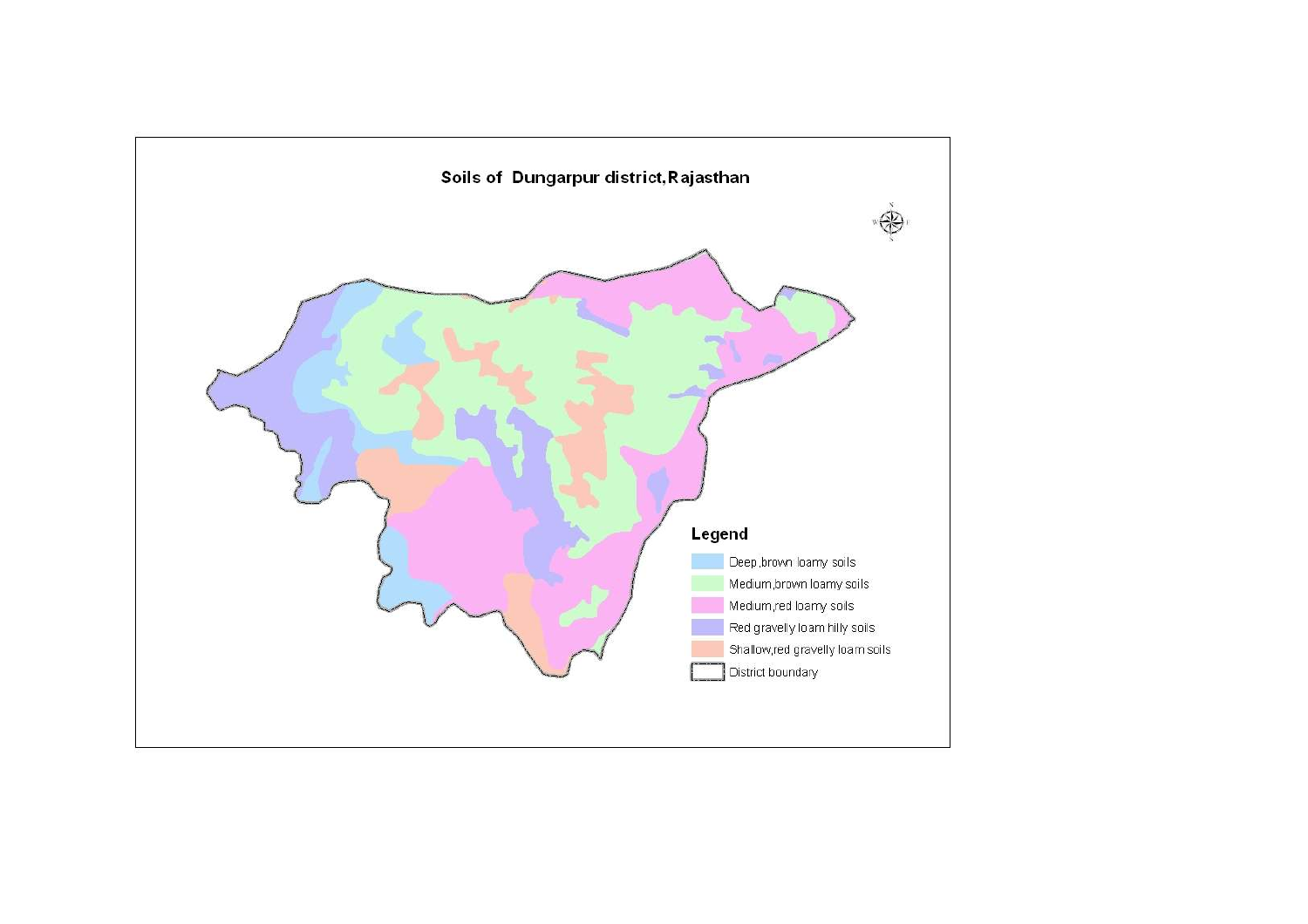

Mean (1970-2007) Monthly Rain Fall (mm) for Dungarpur District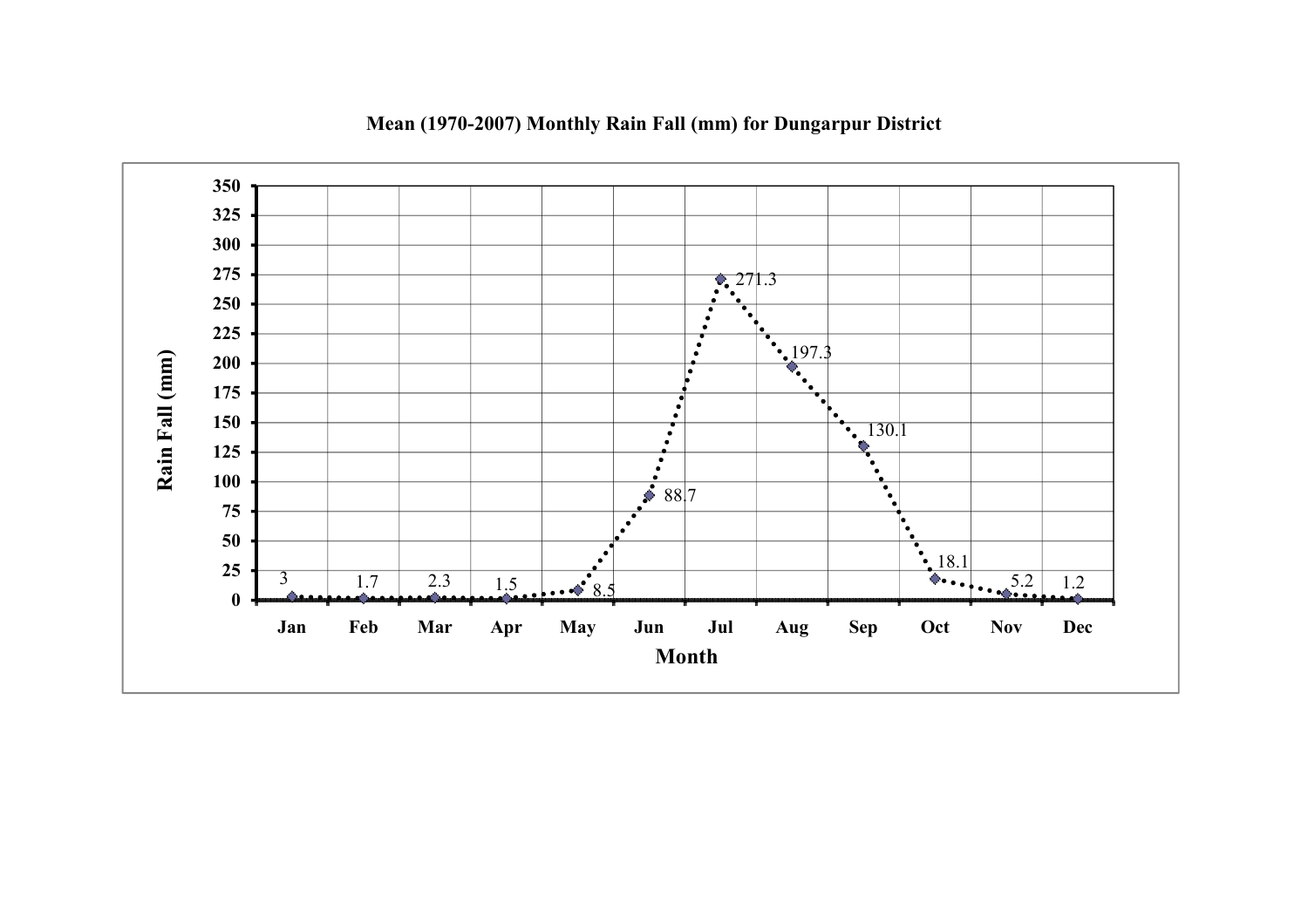# 2.0 Strategies for Weather related contingencies

## 2.1 Drought

#### 2.1.1 Rain fed situation

| Condition                                                                                |                                                                 | <b>Suggested Contingency measures</b> |                                                                                                                                                                                       |                                                                     |                                                                                                    |  |
|------------------------------------------------------------------------------------------|-----------------------------------------------------------------|---------------------------------------|---------------------------------------------------------------------------------------------------------------------------------------------------------------------------------------|---------------------------------------------------------------------|----------------------------------------------------------------------------------------------------|--|
| <b>Early season</b><br>drought (delayed<br>onset)<br>Delay by 2 weeks<br>(specify month) | <b>Major farming</b><br>situation                               | Crop/croppi<br>ng system              | Change in crop/cropping<br>system                                                                                                                                                     | <b>Agronomic measures</b>                                           | <b>Remarks on</b><br>implementation                                                                |  |
| July 1 <sup>st</sup> week                                                                | Red gravelly<br>loam hilly<br>shallow to<br>medium deep<br>soil | Maize/Urd                             | Maize: PEHM-2, BiO-9681, Mahi<br>Kanchan, Navjot<br>Urd: T-9, Barkha, PU-31,                                                                                                          | 1. Dry sowing<br>2. Seed priming/seed<br>hardening                  | Seed of short duration<br>varieties must be insured<br>through NSC, RSSC and<br>other seed sources |  |
|                                                                                          | Brown loamy<br>medium to deep<br>soil                           | Paddy/Maize                           | Maize: PEHM-2, BiO-9681, Mahi<br>Kanchan, Navjot<br>Upland Rice: Ashoka-200F,<br>Kalinga-3,<br><b>Transplanted Rice: Pusa</b><br>Sugandha-4, Pusa Sugandha-5,<br>IR-64, Mahi Sugandha | 1. Seed priming<br>2. Adopt SRI (System of<br>Rice Intensification) | Seed of short duration<br>varieties must be insured<br>through NSC, RSSC and<br>other seed sources |  |
|                                                                                          | Red gravely<br>loam hilly<br>eroded soil                        | Maize/Urd/<br>pigeon pea/<br>castor   | Maize: PEHM-2, BiO-9681, Mahi<br>Kanchan, Navjot<br>Urd: T-9, Barkha, PU-31,<br>Pigeonpea: ICPL-87, BDN-2<br>Caster: Aruna, GAUCH-1, GSH-4                                            | 1. Seed priming.                                                    | Seed of short duration<br>varieties must be insured<br>through NSC, RSSC and<br>other seed sources |  |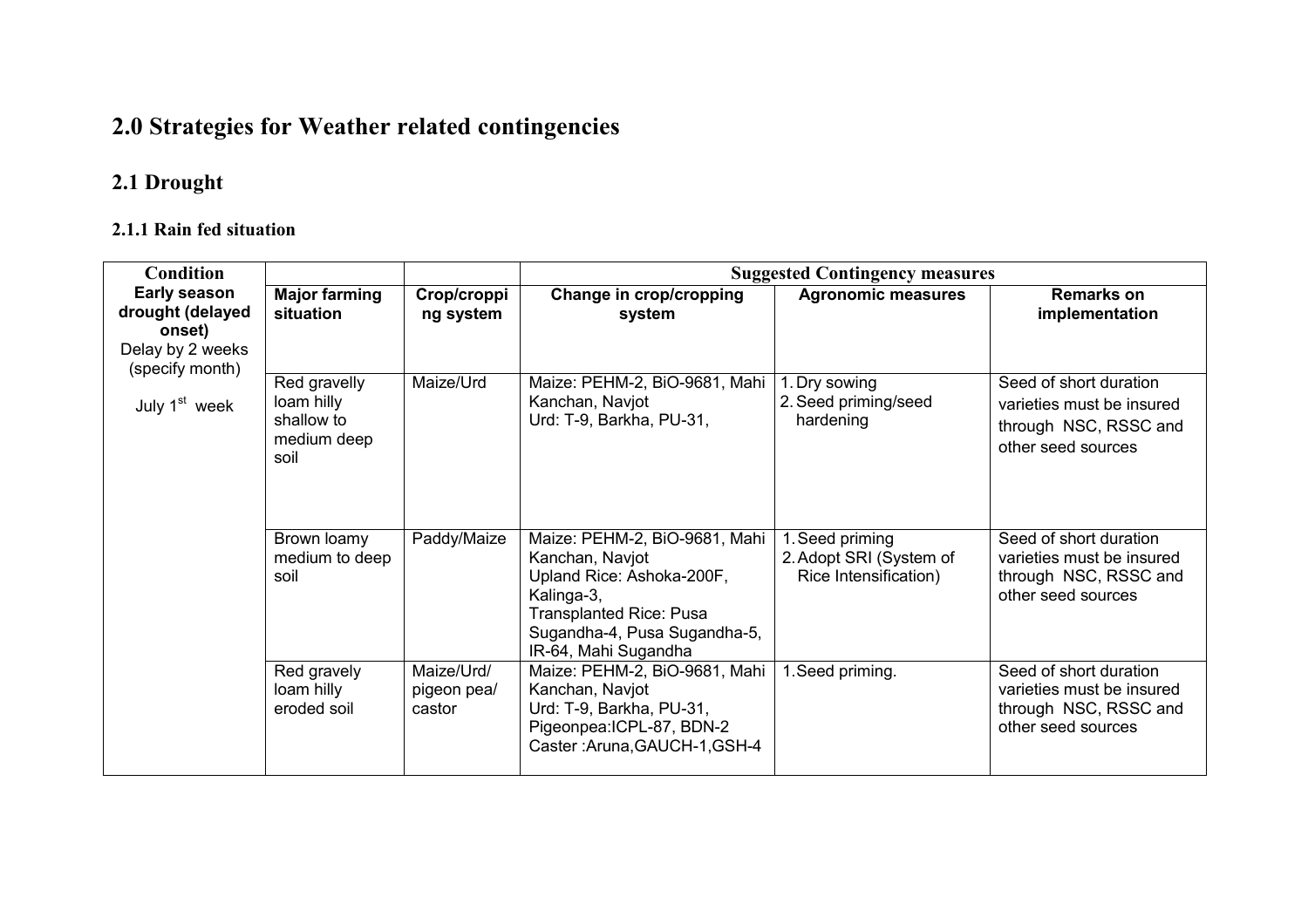| <b>Condition</b>                                                       |                                                           |                                     | <b>Suggested Contingency measures</b>                                                                                                                                                               |                                                                                                                                                                                                                 |                                                                                                 |
|------------------------------------------------------------------------|-----------------------------------------------------------|-------------------------------------|-----------------------------------------------------------------------------------------------------------------------------------------------------------------------------------------------------|-----------------------------------------------------------------------------------------------------------------------------------------------------------------------------------------------------------------|-------------------------------------------------------------------------------------------------|
| <b>Early season</b><br>drought<br>(delayed<br>onset)                   | <b>Major farming</b><br>situation                         | Crop/cropp<br>ing system            | Change in crop/cropping<br>system                                                                                                                                                                   | <b>Agronomic measures</b>                                                                                                                                                                                       | <b>Remarks on implementation</b>                                                                |
| Delay by 4<br>weeks<br>(specify<br>month)<br>July 3 <sup>rd</sup> week | Red gravelly loam hilly<br>shallow to medium<br>deep soil | Maize/Urd                           | Urd/Til<br>Or.<br>Maize for green cobs/Fodder<br>(African Tall)<br>Urd: T-9, Barkha, PU-31<br>Sesame: RT-46, RT-125,<br>Maize: African Tall                                                         | Increase seed rate<br>$\bullet$<br>by 10-15% of<br>pulses and sesame<br>Chemical weed<br>$\bullet$<br>control may be<br>preferred                                                                               | Seed of short duration varieties<br>must be ensured through NSC,<br>RSSC and other seed sources |
|                                                                        | Brown loamy medium<br>to deep soil                        | Paddy/Maize                         | Urd//Til/Cluster bean<br>Or<br>Maize for green cobs/Fodder<br>(African Tall)<br>Urd: T-9, Barkha, PU-31<br>Sesame: RT-46, RT-125,<br>Cluster Bean: RG-936, RGC-<br>1017<br><b>Transplanted Rice</b> | Increase seed rate<br>$\bullet$<br>by 10-15% of<br>Pulses and sesame<br>Chemical weed<br>$\bullet$<br>control may be<br>preferred<br><b>Transplanted Rice</b><br>$\bullet$<br>to be maintained on<br><b>SRI</b> | Seed of short duration varieties must<br>be ensured through NSC, RSSC<br>and other seed sources |
|                                                                        | Red gravely loam hilly<br>eroded soil                     | Maize/Urd/<br>pigeon pea/<br>castor | Maize Fodder: African Tall<br>Urd: T-9, Barkha, PU-31<br>Pigeonpea: ICPL-87, BDN-2                                                                                                                  | $\bullet$<br>Increase seed rate<br>by 10-15% of<br>Pulses and sesame<br>Chemical weed<br>$\bullet$<br>control may be<br>preferred                                                                               | Seed of short duration varieties must<br>be ensured through NSC, RSSC<br>and other seed sources |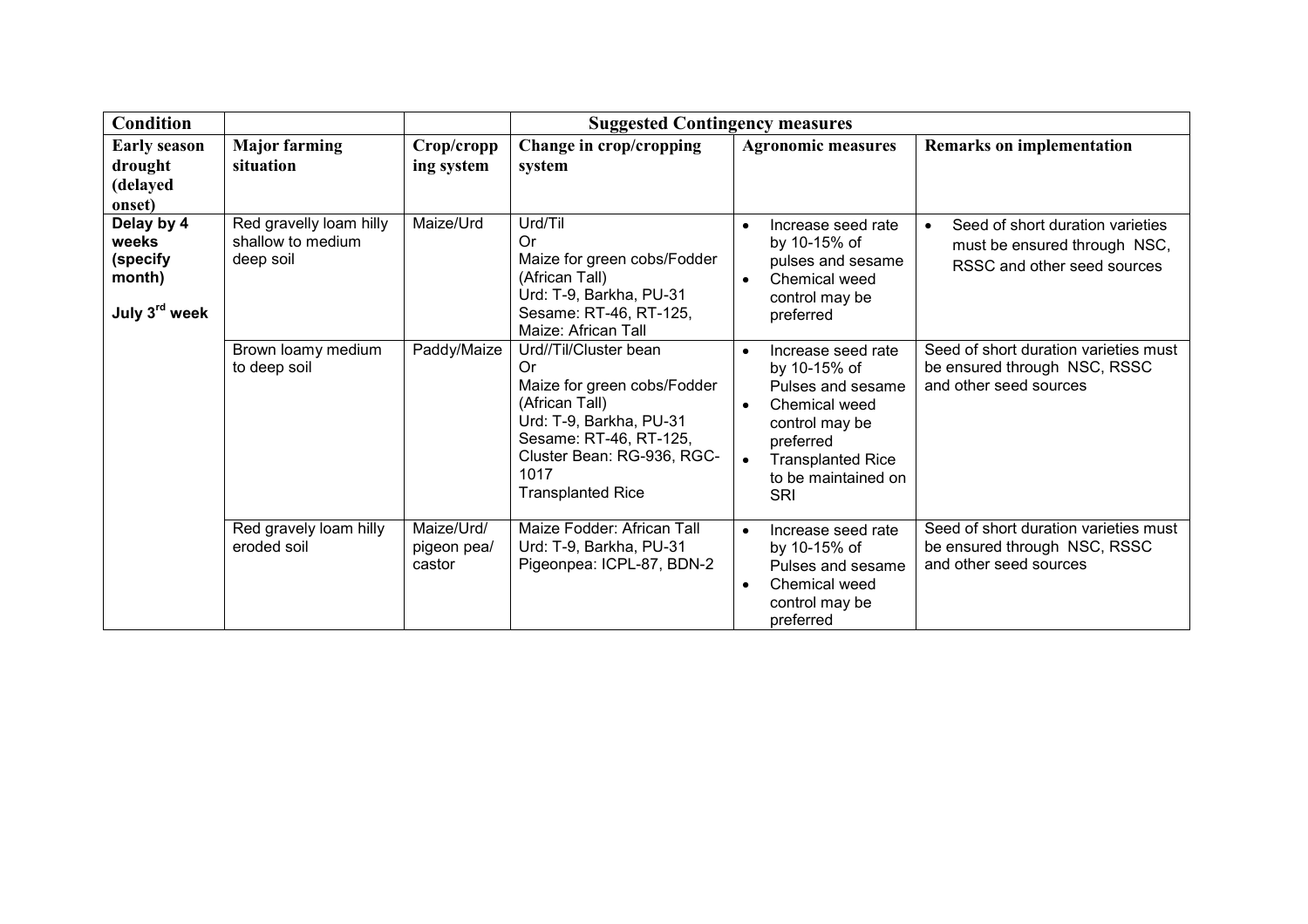| <b>Condition</b>                                          |                                                           | <b>Suggested Contingency measures</b>                                      |                                                                                                                                                                    |                                                                     |                                                                                               |  |
|-----------------------------------------------------------|-----------------------------------------------------------|----------------------------------------------------------------------------|--------------------------------------------------------------------------------------------------------------------------------------------------------------------|---------------------------------------------------------------------|-----------------------------------------------------------------------------------------------|--|
| <b>Early season</b><br>drought<br>(delayed<br>onset)      | <b>Major farming</b><br>situation                         | Crop/croppin<br>g system                                                   | Change in crop/cropping<br>system                                                                                                                                  | <b>Agronomic measures</b>                                           | <b>Remarks on implementation</b>                                                              |  |
| Delay by 6<br>weeks<br>(specify<br>month)<br>Aug 1st week | Red gravelly loam<br>hilly shallow to<br>medium deep soil | Maize/Urd<br>Maize<br>Fodder/Bajra<br>Fodder/Castor/<br><b>Minor Milet</b> | Maize Fodder: African Tall<br>Bajra Fodder: Raj-171, Rajco<br>Bajri, Pusa-334<br>Castor: GAUCH-4, GSH-4,<br>Aruna<br>Manuring<br>with<br>Green<br>Dhaincha/Sunhemp | Chemical weed<br>$\bullet$<br>control may be<br>preferred in castor | Seed of different fodder crops must<br>be ensured through NSC, RSSC<br>and other seed sources |  |
|                                                           | Brown loamy<br>medium to deep soil                        | Maize Fodder/<br>Bajra Fodder/<br>Castor/<br><b>Minor Milet</b>            | Maize Fodder: African Tall<br>Bajra Fodder: Raj-171, Rajco<br>Bajri, Pusa-334<br>Castor: GAUCH-4, GSH-4,<br>Aruna<br>Green<br>Manuring<br>with<br>Dhaincha/Sunhemp | Chemical weed<br>$\bullet$<br>control may be<br>preferred in castor | Seed of different fodder crops must<br>be ensured through NSC, RSSC<br>and other seed sources |  |
|                                                           | Red gravely loam<br>hilly eroded soil                     | Maize Fodder/<br>Bajra Fodder/<br>Castor/ Minor<br>Milet                   | Maize Fodder: African Tall<br>Bajra Fodder: Raj-171, Rajco<br>Bajri, Pusa-334<br>Castor: GAUCH-4, GSH-4,<br>Aruna<br>Manuring<br>with<br>Green<br>Dhaincha/Sunhemp | Chemical weed<br>$\bullet$<br>control may be<br>preferred in castor | Seed of different fodder crops must<br>be ensured through NSC, RSSC<br>and other seed sources |  |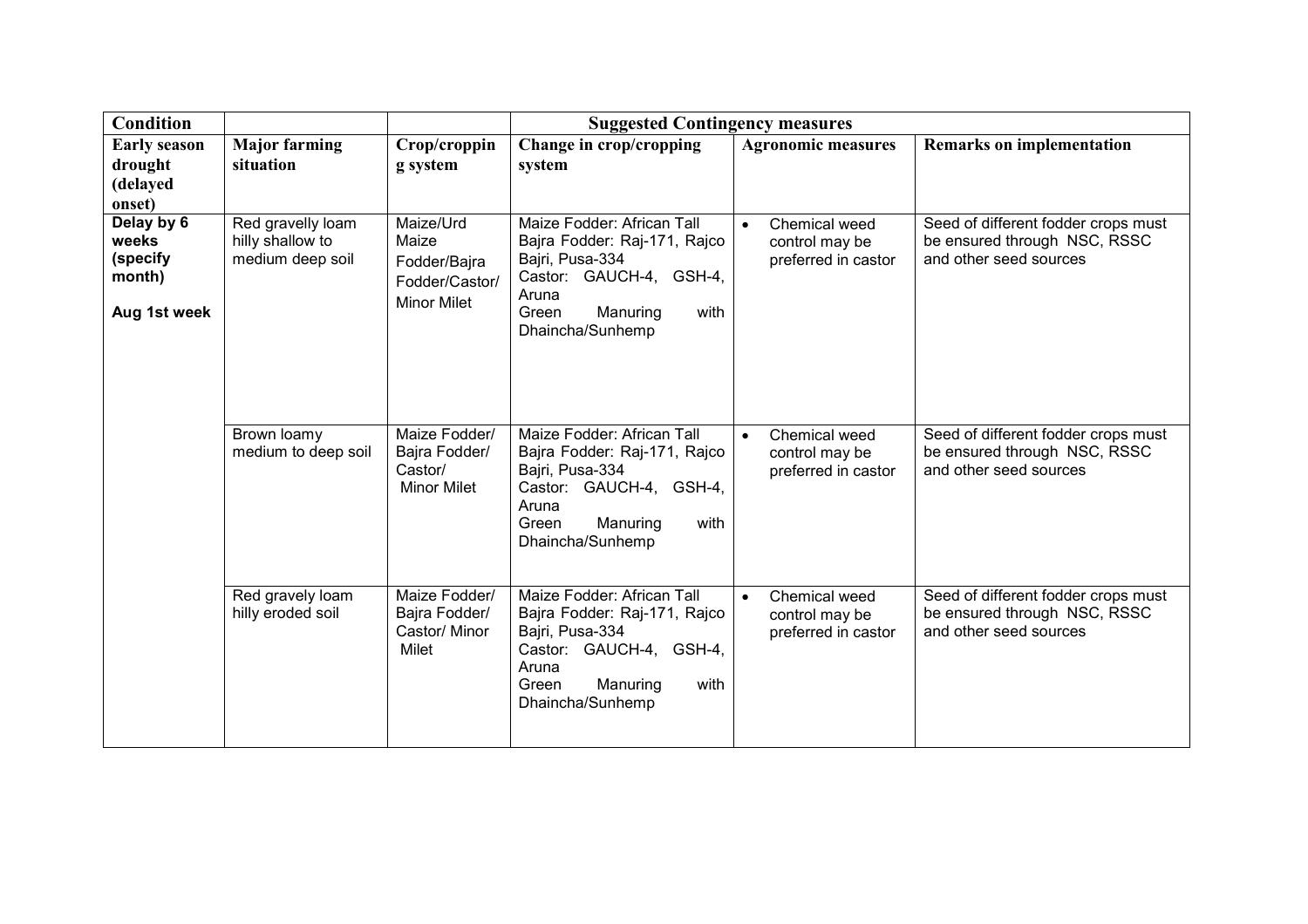| <b>Condition</b>                                                   |                                                           | <b>Suggested Contingency measures</b> |                                                                                                                                                                                                                                                                     |                                                                                                                 |                                                                                   |
|--------------------------------------------------------------------|-----------------------------------------------------------|---------------------------------------|---------------------------------------------------------------------------------------------------------------------------------------------------------------------------------------------------------------------------------------------------------------------|-----------------------------------------------------------------------------------------------------------------|-----------------------------------------------------------------------------------|
| <b>Early season</b><br>drought<br>(delayed onset)                  | <b>Major farming</b><br>situation                         | Crop/cropping<br>system               | Change in crop/cropping<br>system                                                                                                                                                                                                                                   | <b>Agronomic measures</b>                                                                                       | <b>Remarks on implementation</b>                                                  |
| Delay by 8<br>weeks (specify<br>month)<br>Aug 3 <sup>rd</sup> week | Red gravelly loam<br>hilly shallow to<br>medium deep soil | Fallow/Fodder                         | 1. Kharif fallow -Toria/Taramira/<br>Mustard/ Linseed/Castor/<br>Gram for green pods<br>2. fodder crop<br>Toria: Bhawani, Sangam<br>Taramira: T-27, RTM-1<br>Mustard: Pusa Agirani<br>Gram: Pratap Chana-1, Dahod<br>Yellow:<br>GAUCH-4, GSH-4,<br>Castor:<br>Aruna | Conservation of rain<br>$\bullet$<br>water for rabi crops by<br>field bunding<br>Grow fodder crops<br>$\bullet$ | Construction of small water<br>harvesting systems through<br><b>MANREGA/ RKVY</b> |
|                                                                    | Brown loamy<br>medium to deep<br>soil                     | Fallow/Fodder                         | Kharif fallow - Toria/Taramira/<br>Mustard/Linseed/Castor/Gram<br>for green pods<br>fodder crop<br>Toria: Bhawani, Sangam<br>Taramira: T-27, RTM-1<br>Mustard: Pusa Agirani<br>Gram: Pratap Chana-1, Dahod<br>Yellow:<br>GAUCH-4, GSH-4,<br>Castor:<br>Aruna        | Conservation of rain<br>water for rabi crops by<br>field bunding<br>Grow fodder crops<br>$\bullet$              | Construction of small water<br>harvesting systems through<br><b>MANREGA/ RKVY</b> |
|                                                                    | Red gravely loam<br>hilly eroded soil                     | Fallow/Fodder                         | Cenchrus grass and stylo seed<br>broadcasted to<br>should<br>be<br>develop grazing area.<br>Fodder Maize/Bajra/Sorghum                                                                                                                                              | Sowing of Cenchrus with<br>$\bullet$<br>Seed Palleting<br>Contour bunding for<br>moisture conservation          | Construction of small water<br>harvesting systems through<br><b>MANREGA/ RKVY</b> |

#### Matrix for specifying condition of early season drought due to delayed onset of monsoon (2, 4, 6 & 8 weeks) compared to normal onset (2.1.1)

| Normal onset<br>Delay in onset of monsoon by |                  | Month and week for specifying condition of early season drought due to delayed onset of monsoon |  |  |  |  |  |
|----------------------------------------------|------------------|-------------------------------------------------------------------------------------------------|--|--|--|--|--|
|                                              | (Month and week) |                                                                                                 |  |  |  |  |  |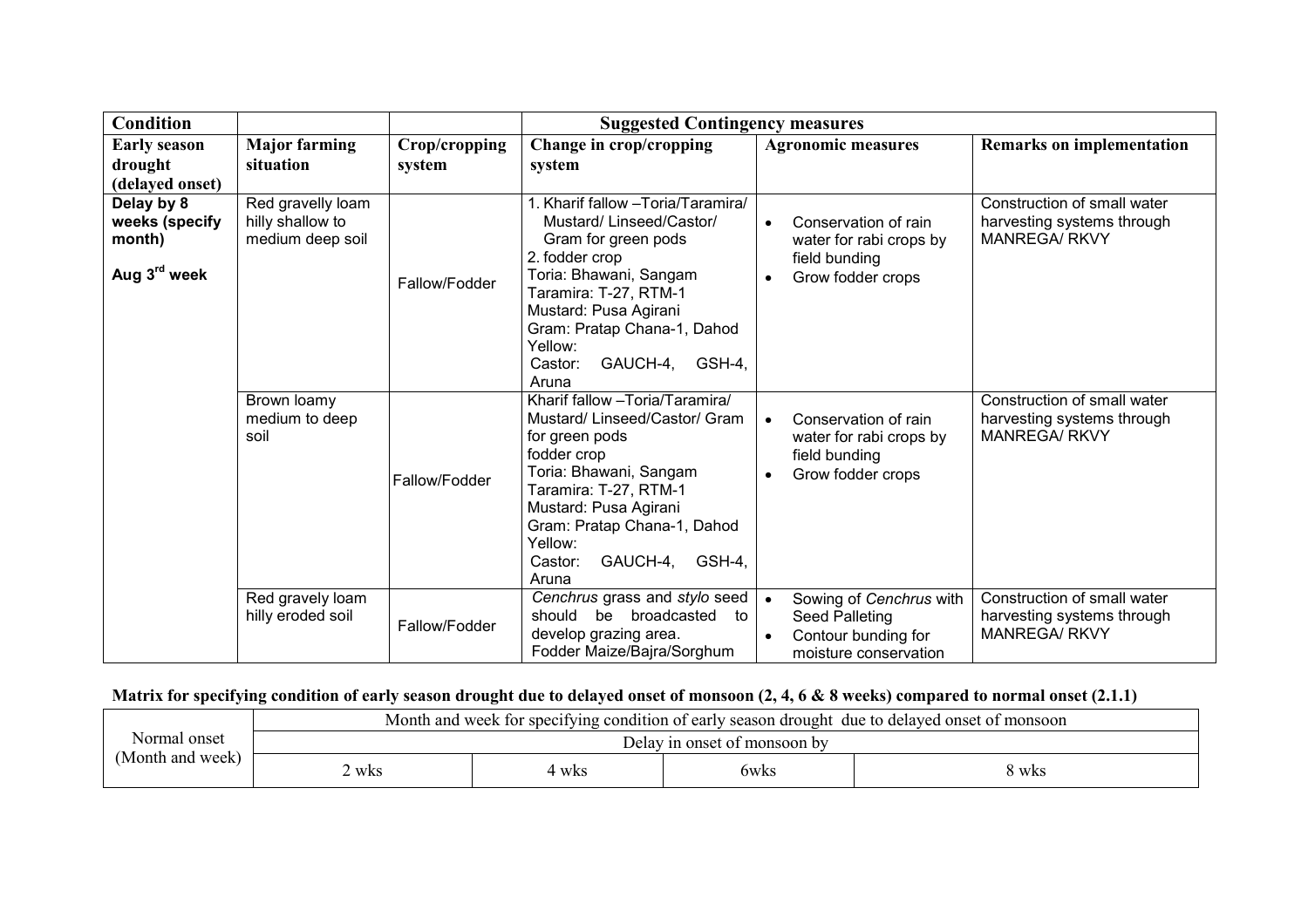| $\rightarrow$ rd<br>- 91<br>June 3<br>July<br>WK<br>WK | $\gamma$ ra<br>July :<br>$W_{\mathbf{K}}$ | week<br>Aug | $\sim$ nd<br>Aug<br>wk |
|--------------------------------------------------------|-------------------------------------------|-------------|------------------------|
|--------------------------------------------------------|-------------------------------------------|-------------|------------------------|

| <b>Condition</b>                                                                                                               |                                                                 |                              | <b>Suggested Contingency measures</b>                                                                                                                                                                                                                                                                                 |                                                                                                                                                             |                                     |  |
|--------------------------------------------------------------------------------------------------------------------------------|-----------------------------------------------------------------|------------------------------|-----------------------------------------------------------------------------------------------------------------------------------------------------------------------------------------------------------------------------------------------------------------------------------------------------------------------|-------------------------------------------------------------------------------------------------------------------------------------------------------------|-------------------------------------|--|
| <b>Early season</b><br>drought (Normal<br>onset)                                                                               | Major<br>farming<br>situation                                   | Crop/croppin<br>g system     | <b>Crop Management</b>                                                                                                                                                                                                                                                                                                | Soil nutrient & moisture<br>conservation measures                                                                                                           | <b>Remarks</b> on<br>implementation |  |
| Normal onset<br>followed by 15-<br>20 days dry<br>spell after<br>sowing leading<br>to poor<br>germination /<br>crop stand etc. | Red gravelly<br>loam hilly<br>shallow to<br>medium deep<br>soil | Maize/Urd                    | If germination is less than 50<br>% the farmer should go for re-<br>sowing with early maturing   •<br>varieties with 25% higher<br>seed rate in maize<br>If population is more than<br>75% he can go for gap filling<br>with Maize/pulses                                                                             | Creating soils mulch through<br>$\bullet$<br>light intercultural operations<br>Removal weeds in time<br>Use of weeds for mulching<br>$\bullet$              |                                     |  |
|                                                                                                                                | Brown loamy<br>medium to<br>deep soil                           | Paddy/Maize                  | If germination is less than 50<br>% the farmer should go for re-<br>sowing with early maturing   .<br>varieties with 25% higher<br>seed rate.<br>If population<br>is more than<br>$\bullet$<br>75% he can go for gap filling<br>with pre germinated seeds for<br>paddy and for maize gap<br>filling with Maize/pulses | Removal weeds in time<br>$\bullet$<br>Use of weeds for mulching<br>$\bullet$<br>25% additional N fertilizer at<br>the time of tillering for paddy           |                                     |  |
|                                                                                                                                | Red gravely<br>loam hilly<br>eroded soil                        | Maize/Urd/<br>pigeon pea/cas | If germination is less than 50<br>% the farmer should go for re-<br>sowing or gap filling with early<br>maturing varieties of Pulses                                                                                                                                                                                  | Creating soils mulch through<br>$\bullet$<br>light intercultural operations<br>Removal weeds in time<br>$\bullet$<br>Use of weeds for mulching<br>$\bullet$ |                                     |  |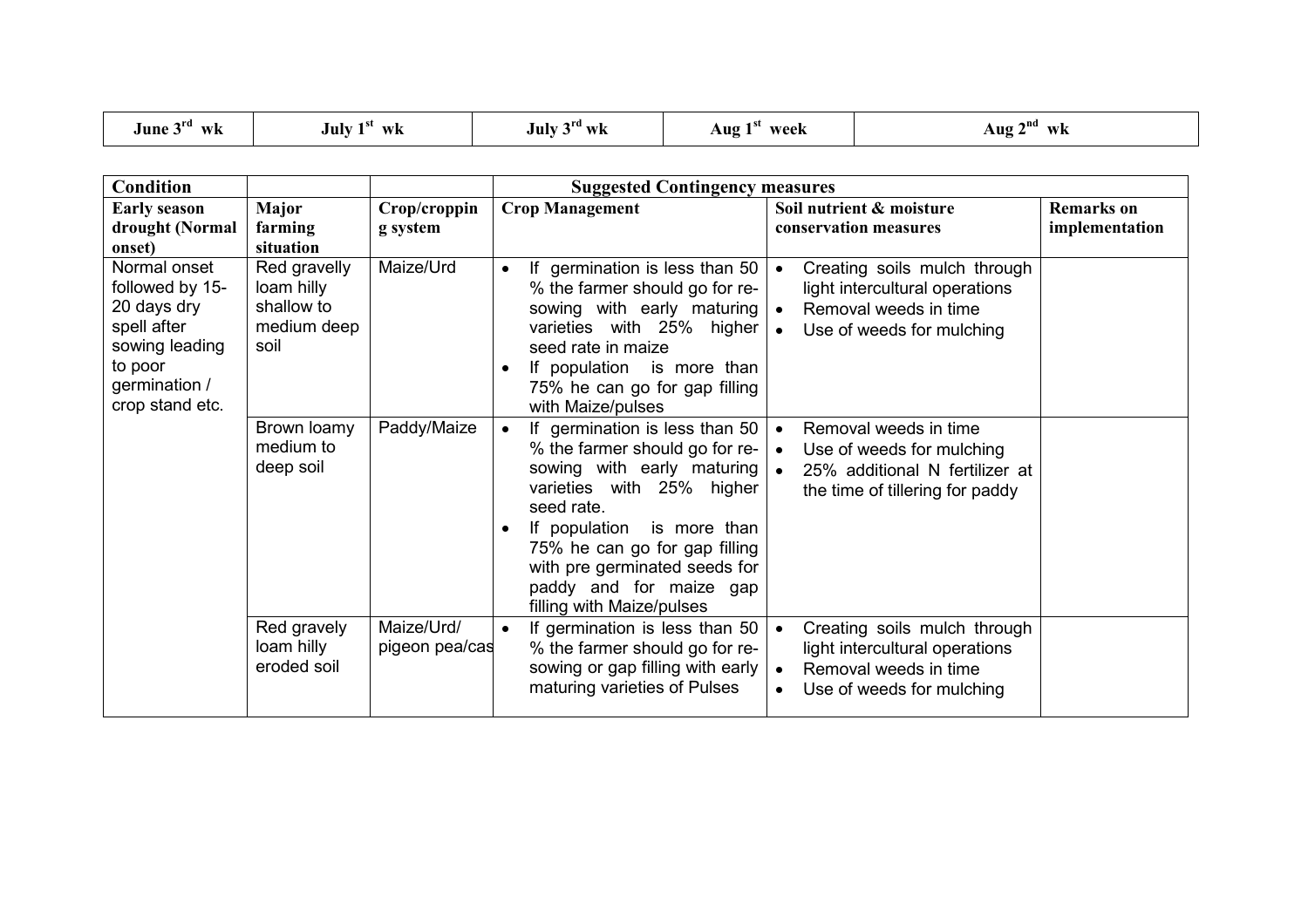| Condition                                                                                           |                                                                                   |                                              | <b>Suggested Contingency measures</b>                                                                                                                                                                                                                                                                                                                                                                                                                                                                                                                                                            |                                                                                                                                                                                                                                                          |                                     |
|-----------------------------------------------------------------------------------------------------|-----------------------------------------------------------------------------------|----------------------------------------------|--------------------------------------------------------------------------------------------------------------------------------------------------------------------------------------------------------------------------------------------------------------------------------------------------------------------------------------------------------------------------------------------------------------------------------------------------------------------------------------------------------------------------------------------------------------------------------------------------|----------------------------------------------------------------------------------------------------------------------------------------------------------------------------------------------------------------------------------------------------------|-------------------------------------|
| Mid season<br>drought (long                                                                         | Major<br>farming                                                                  | Crop/<br>cropping                            | <b>Crop Management</b>                                                                                                                                                                                                                                                                                                                                                                                                                                                                                                                                                                           | Soil nutrient & moisture<br>conservation measures                                                                                                                                                                                                        | <b>Remarks</b> on<br>implementation |
| dry spell,                                                                                          | situation                                                                         | system                                       |                                                                                                                                                                                                                                                                                                                                                                                                                                                                                                                                                                                                  |                                                                                                                                                                                                                                                          |                                     |
| consecutive 2<br>weeks rainless<br>$(>2.5$ mm<br>period)<br>At vegetative<br>stage<br>$(30-40$ DAS) | Red gravelly<br>loam hilly<br>shallow to<br>medium<br>deep soil                   | Maize/Urd                                    | • Clean cultivation through repeated<br>light intercultural operations.<br>Mulching (green leaf)/insitu mulching<br>by removing alternate rows in maize<br>• Remove susceptible crop for fodder<br>and retain hardy crop among the crop<br>mixtures<br>• Use of antitransparent /removing lower<br>leaves in maize<br>• Tying of ridges at 6-8 intervals for<br>conserving rain water<br>• Remove alternate rows<br>• 7Life saving irrigation if possible.                                                                                                                                       | - Earthing in maize at 30-35<br>DAS and spray of 2% urea<br>in 800-1000 lit water<br>- Foliar spraying of nutrients<br>- Mulching                                                                                                                        |                                     |
|                                                                                                     | Brown loamy<br>medium to<br>deep soil<br>Red gravely<br>loam hilly<br>eroded soil | Paddy/Maize<br>Maize/Urd/<br>pigeon pea/cast | • Clean cultivation through repeated<br>light intercultural operations.<br>• Spray of 2% urea in 800-1000 lit<br>water<br>• Mulching (green leaf)/insitu mulching<br>by removing alternate rows in upland<br>rice.<br>• Maintain only saturated condition for<br>transplanted rice.<br>• Tying of ridges of 6-8 intervals for<br>conserving rain water<br>• Remove alternate rows for maize<br>• Clean cultivation through repeated<br>light intercultural operations.<br>• Mulching (green leaf)/insitu mulching<br>by removing alternate rows in maize<br>• Remove susceptible crop for fodder | - Earthing in maize at 30-35<br>DAS and spray of 2% urea<br>in 800-1000 lit water<br>-Foliar spraying of nutrients<br>-Mulching<br>- Earthing in maize/cotton at<br>35 DAS & spray of 2% urea<br>in 800-1000 lit water<br>- Foliar spraying of nutrients |                                     |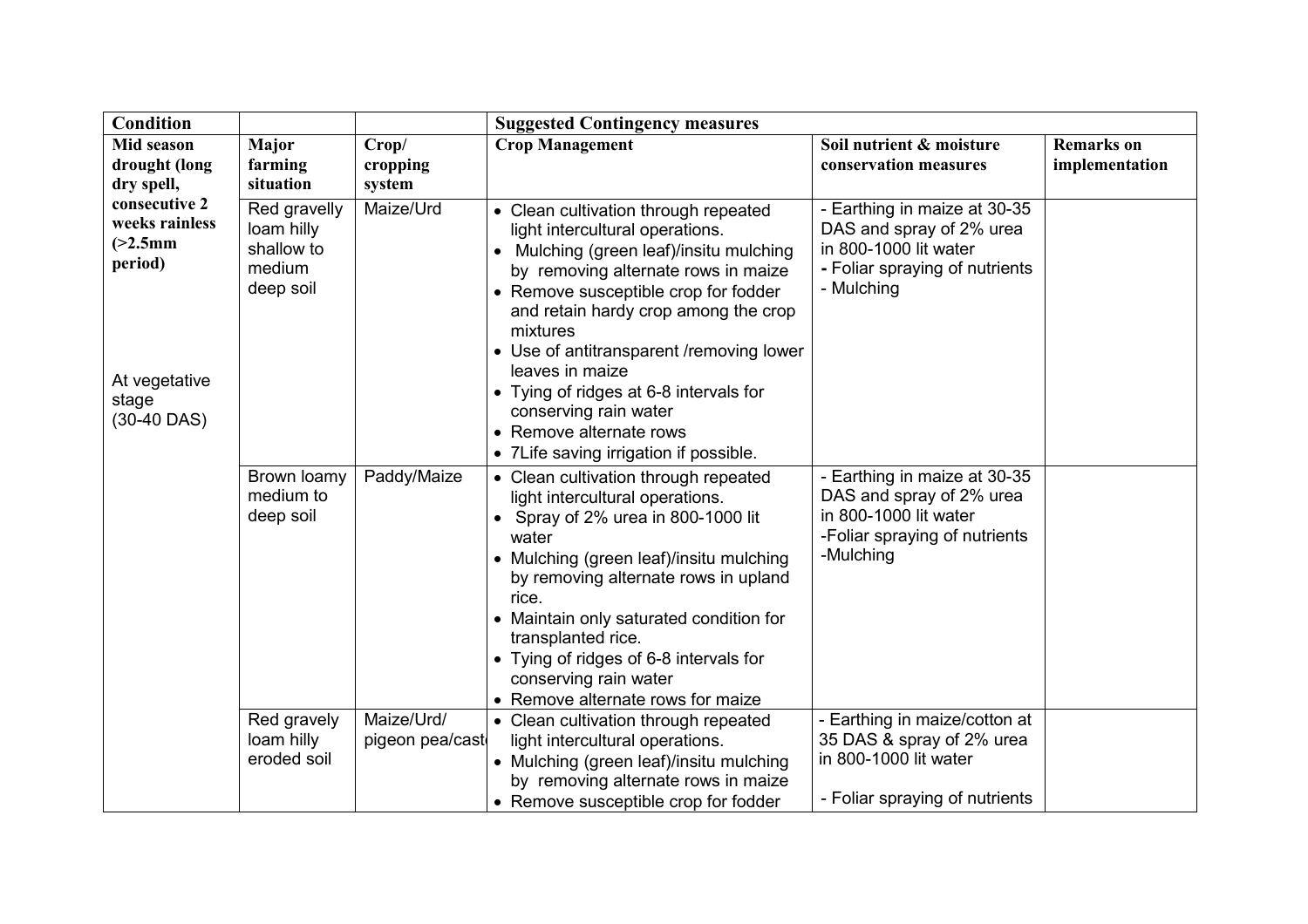| Maize out<br>and<br>↑ hardy crop (Ex. .<br>u retain.<br>Maize <sup>®</sup><br>aeonnea<br>οt | Mulching |  |
|---------------------------------------------------------------------------------------------|----------|--|
|---------------------------------------------------------------------------------------------|----------|--|

| <b>Condition</b>                          |                                                                 |                              | <b>Suggested Contingency measures</b>                                                                                                                                                                                                                                     |                                                                                                                                                             |                                     |
|-------------------------------------------|-----------------------------------------------------------------|------------------------------|---------------------------------------------------------------------------------------------------------------------------------------------------------------------------------------------------------------------------------------------------------------------------|-------------------------------------------------------------------------------------------------------------------------------------------------------------|-------------------------------------|
| Mid season<br>drought (long<br>dry spell) | Major<br>farming<br>situation                                   | Crop/<br>cropping<br>system  | <b>Crop Management</b>                                                                                                                                                                                                                                                    | Soil nutrient & moisture<br>conservation measures                                                                                                           | <b>Remarks</b> on<br>implementation |
| At reproductive<br>stage<br>$(45-55$ DAS) | Red gravelly<br>loam hilly<br>shallow to<br>medium<br>deep soil | Maize/Urd                    | Life saving irrigation if possible<br>$\bullet$<br>Maize can be harvested for baby<br>corn if market is available<br>Removal of lower leaves in maize<br>for fodder<br>In situ mulching of weeds<br>$\bullet$                                                             | Rain water harvesting and it's<br>re-use for crop saving<br>2% urea spray in 800-1000 lit<br>water<br>Thio urea @ 500 ppm spray<br>Use of anti transpirants |                                     |
|                                           | Brown loamy<br>medium to<br>deep soil                           | Paddy/Maize                  | Life saving irrigation if possible<br>$\bullet$<br>Maintain sub saturated to<br>saturated condition for<br>transplanted rice to avoid soil<br>cracks.<br>In situ mulching of weeds<br>٠<br>4. Maize can be harvested for<br>$\bullet$<br>baby corn if market is available | Rain water harvesting and it's<br>re-use for crop saving<br>2% urea spray in 800-1000 lit<br>water<br>Thio urea @ 500 ppm spray<br>Use of anti transpirants |                                     |
|                                           | Red gravely<br>loam hilly<br>eroded soil                        | Maize/Urd/<br>pigeon pea/cas | Life saving irrigation if possible<br>$\bullet$<br>Maize should be harvested for<br>$\bullet$<br>baby corn if market is available<br>Removal of lower leaves in<br>$\bullet$<br>maize/removal of alternate rows<br>in maize for fodder.<br>In situ mulching of weeds      | Rain water harvesting and it's<br>re-use for crop saving<br>2% urea spray in 800-1000 lit<br>water<br>Thio urea @ 500 ppm spray<br>Use of anti transpirants |                                     |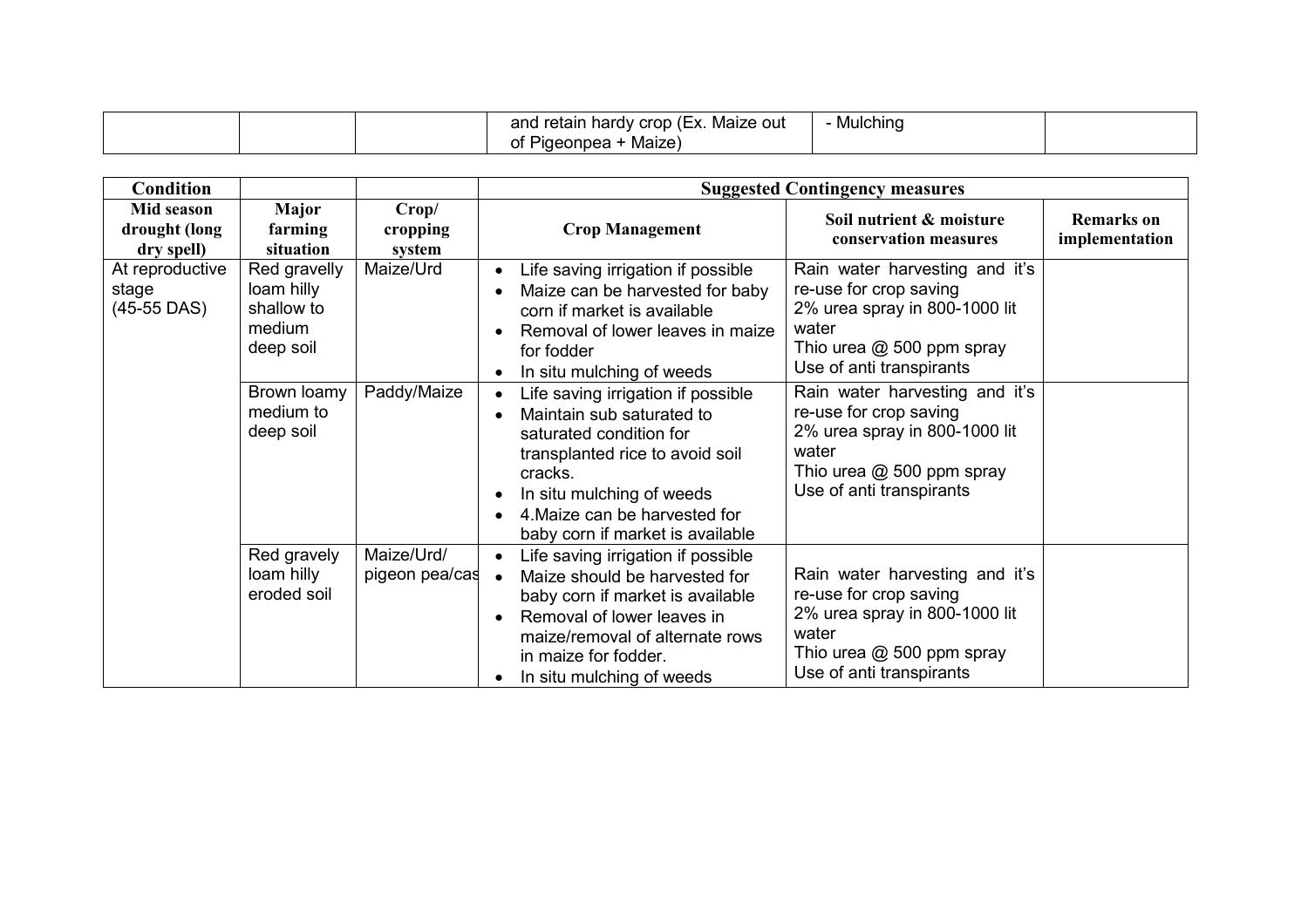| <b>Terminal</b><br>drought | <b>Major farming</b><br>situation                               | Crop/cropping<br>system      | <b>Crop Management</b>                                                                                                                                                                                                                                                                    | <b>Rabi Crop Planning</b>                                                                                                                                                                                 | <b>Remarks</b> on<br>implementation                                                                                              |
|----------------------------|-----------------------------------------------------------------|------------------------------|-------------------------------------------------------------------------------------------------------------------------------------------------------------------------------------------------------------------------------------------------------------------------------------------|-----------------------------------------------------------------------------------------------------------------------------------------------------------------------------------------------------------|----------------------------------------------------------------------------------------------------------------------------------|
| (Beyond<br>60-70 DAS)      | Red gravelly<br>loam hilly<br>shallow to<br>medium deep<br>soil | Maize/Urd                    | Spray of 2% urea in 800-1000 liter<br>$\bullet$<br>water and can be repeated after 7<br>days.<br>Removal of lower levels for fodder<br>in maize<br>Life saving irrigation if available<br>Harvesting at physiological maturity<br>stage.<br>Thio urea spray @ 500 ppm<br>Antitranspirants | Rain water must be<br>harvested in season<br>and can<br>be used<br>terminal<br>during<br>drought<br>deficit<br>on<br>irrigation principles.                                                               | . Early harvesting of<br>kharif crops.<br>2. Sowing of early<br>varieties of mustard or<br>toria before rabi<br>sowing if rains. |
|                            | Brown loamy<br>medium to<br>deep soil                           | Paddy/Maize                  | Spray of 2% urea in 800-1000 liter<br>water.<br>Life saving irrigation if available<br>$\bullet$<br>Harvesting at physiological maturity<br>stage.<br>Thio urea spray @ 500 ppm                                                                                                           | 1. Rain water must be<br>harvested in season<br>and can be used<br>during<br>terminal<br>drought.<br>2. Transplanted paddy<br>must be kept on<br>saturated<br>soil<br>conditions to avoid<br>soil cracks. | Early harvesting of kharif<br>crops.<br>Sowing of early varieties<br>of mustard or toria<br>before rabi sowing if<br>rains.      |
|                            | Red gravely<br>loam hilly<br>eroded soil                        | Maize/Urd/<br>pigeon pea/cas | Spray of 2% urea in 800-1000 liter<br>$\bullet$<br>water.<br>Removal of lower levels for fodder<br>in maize<br>Harvesting at physiological maturity<br>stage.<br>Removal of susceptible crop for<br>fodder from crop mixtures.<br>Thio urea spray @ 500 ppm                               |                                                                                                                                                                                                           |                                                                                                                                  |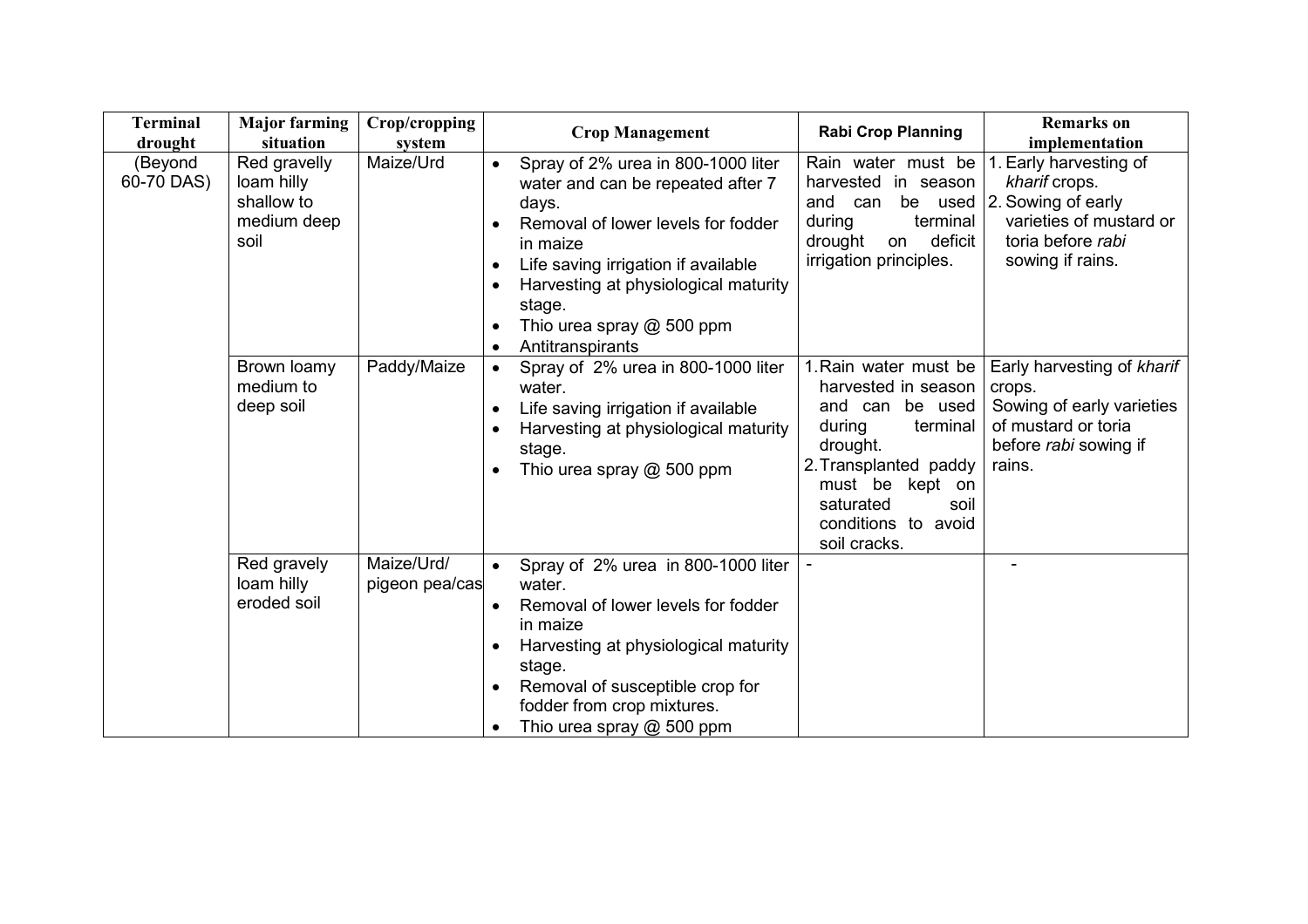#### 2.1.2 Irrigated situation-

| <b>Condition</b>                                                |                                                                                                               |                                                                                                              | <b>Suggested Contingency measures</b>                                                                                                                                                                                                                    |                                                                                                                                                                                                                                                                                                                                                                                                                                                                                                                                                      |                                                   |  |  |
|-----------------------------------------------------------------|---------------------------------------------------------------------------------------------------------------|--------------------------------------------------------------------------------------------------------------|----------------------------------------------------------------------------------------------------------------------------------------------------------------------------------------------------------------------------------------------------------|------------------------------------------------------------------------------------------------------------------------------------------------------------------------------------------------------------------------------------------------------------------------------------------------------------------------------------------------------------------------------------------------------------------------------------------------------------------------------------------------------------------------------------------------------|---------------------------------------------------|--|--|
| <b>Delayed /limited</b><br>release of water<br>in canals due to | <b>Major farming</b><br>situation                                                                             | <b>Crop/cropping</b><br>system                                                                               | Change in Crop /<br><b>Cropping system</b>                                                                                                                                                                                                               | <b>Agronomic measures</b>                                                                                                                                                                                                                                                                                                                                                                                                                                                                                                                            | <b>Remarks on</b><br>implementatio<br>n           |  |  |
| low rainfall                                                    | Canal/Lift<br>Irrigated areas-<br>Medium to deep<br>brown loamy<br>soil having high<br>rain fall (>700<br>mm) | Maize-<br>Wheat/Gram/Mustard/B<br>arley-S.Moong<br>Rice-Wheat/gram-<br>S.Moong<br>Blackgram-gram/<br>mustard | Wheat area shifted to<br>Toria/<br>barley/mustard/gram and<br>multicut fodder crops.<br>Toria: Bhawani, Sangam<br>Mustard: Pusa Agirani<br>Gram: Pratap Chana-1,<br>Dahod Yellow,<br>Barley: RD-2052,<br>RD-<br>2035, RD-2508<br>Wheat: HI 8498, HI-1500 | Proper basal dose will increase WUE<br>$\bullet$<br>25% increase in seed rate.<br>$\bullet$<br>Furrow irrigation/check basin method<br>$\bullet$<br>Inter cropping gram + barley or barley<br>$\bullet$<br>+ mustard/toria<br>Thiourea spray @ 500 ppm at<br>reproductive phase.<br>Grow durum wheat varieties<br>$\bullet$<br>Grow late sown wheat varieties Raj<br>$\bullet$<br>3077, Raj 3765<br>Apply irrigation at critical growth<br>$\bullet$<br>stages<br>Pluses (Gram) flowering & pod<br>development<br>Wheat-CRI & flowering<br>$\bullet$ | Harvested rain<br>water can be<br>used for sowing |  |  |
|                                                                 | Medium to<br>shallow red<br>loam hilly<br>skeletal soil<br>having low rain<br>fall $(< 700$ mm)               | Maize-<br>Wheat/Gram/Mustard/B<br>arley-S.Moong<br>Rice-Wheat/gram-<br>S.Moong<br>Blackgram-gram/<br>mustard | Toria: Bhawani, Sangam<br>Mustard: Pusa Agarani<br>Gram: Pratap Chana-1,<br>Dahod Yellow:<br>Barley: RD-2052,<br>RD-<br>2035, RD-2508<br>Wheat: HI 8498, HI-1500                                                                                         | Proper basal dose will increase WUE<br>$\bullet$<br>25% increase in seed rate.<br>$\bullet$<br>Furrow irrigation/check basin method<br>$\bullet$<br>Inter cropping gram + barley or barley<br>$\bullet$<br>+ mustard/toria<br>Thiourea spray @ 500 ppm at<br>$\bullet$<br>reproductive phase.<br>Grow durum wheat varieties<br>$\bullet$<br>Grow late sown wheat varieties Raj<br>3077, Raj 3765<br>Apply irrigation at critical growth<br>$\bullet$<br>stages<br>Pulses (Gram) flowering & pod<br>development<br>Wheat-CRI & flowering<br>$\bullet$ | Harvested rain<br>water can be<br>used for sowing |  |  |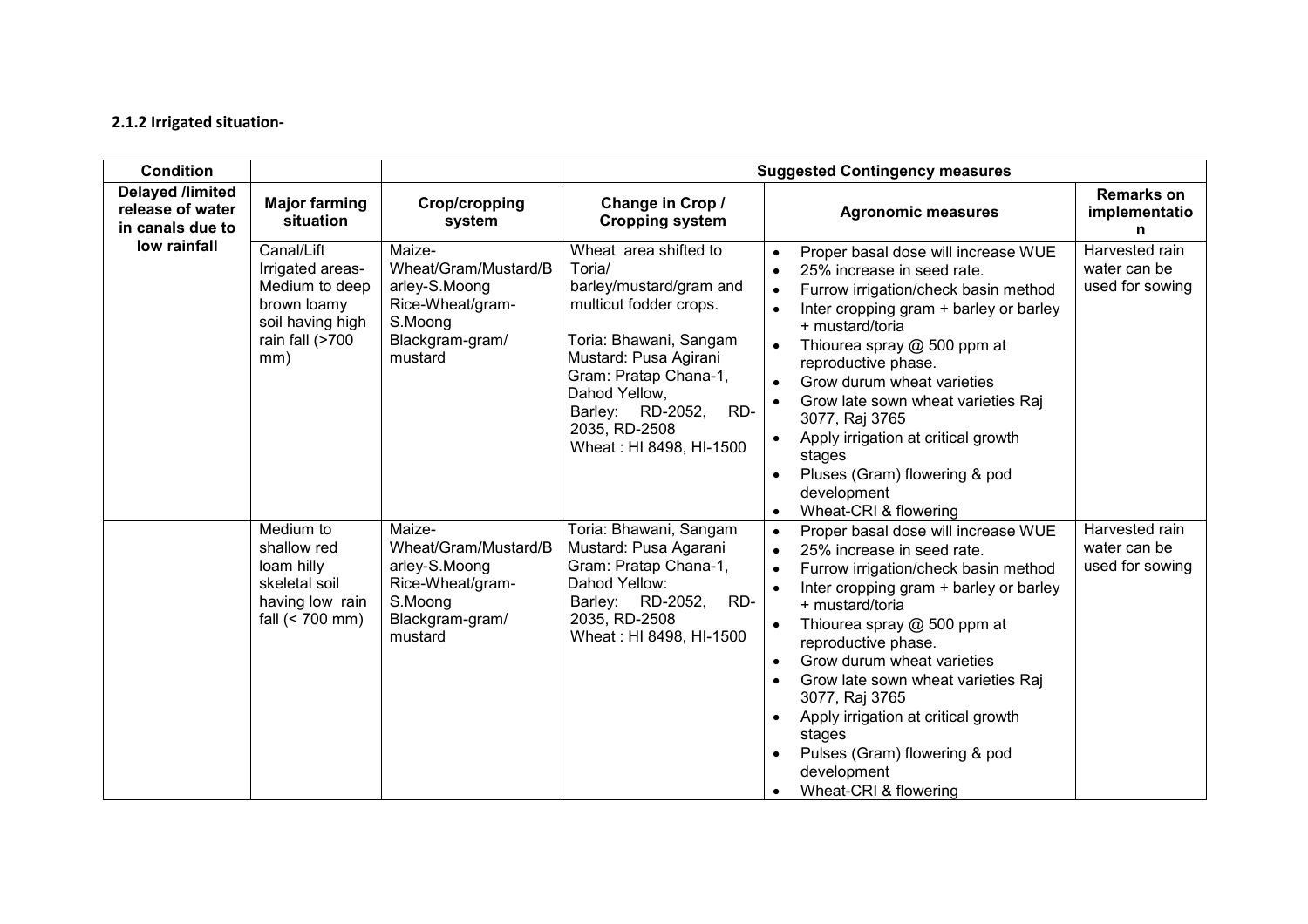| <b>Condition</b>                  |                                                                                                                     |                                                                                                              |                                                                                                                                                                                                                                       | <b>Suggested Contingency measures</b>                                                                                                                                                                                                                                                                                                                                                                                                                              |  |
|-----------------------------------|---------------------------------------------------------------------------------------------------------------------|--------------------------------------------------------------------------------------------------------------|---------------------------------------------------------------------------------------------------------------------------------------------------------------------------------------------------------------------------------------|--------------------------------------------------------------------------------------------------------------------------------------------------------------------------------------------------------------------------------------------------------------------------------------------------------------------------------------------------------------------------------------------------------------------------------------------------------------------|--|
| Limited<br>release of<br>water in | Major<br>farming<br>situation                                                                                       | Crop/cropping<br>system                                                                                      | Change in Crop /<br><b>Cropping system</b>                                                                                                                                                                                            | <b>Remarks on</b><br><b>Agronomic measures</b><br>implementation                                                                                                                                                                                                                                                                                                                                                                                                   |  |
| canals due to<br>low rainfall     | Canal/Lift<br>Irrigated<br>areas-<br>Medium to<br>deep brown<br>loamy soil<br>having high<br>rain fall (>700<br>mm) | Maize-<br>Wheat/Gram/Musta<br>rd/Barley-S.Moong<br>Rice-Wheat/gram-<br>S.Moong<br>Blackgram-gram/<br>mustard | Toria, Mustard, Lin seed, <b>.</b><br>fodder<br>Barley<br>for<br>&<br>safflower instead of wheat<br>Mustard:Laxmi, Pusa<br>Agirani<br>Toria: Bhavani, Sangam<br>Barley: RD-2052, RD-2035,<br>RD-2508                                  | Harvested rain<br>Sowing with conserved soil moisture in time<br>water can be<br>with short duration varieties of gram<br>used for sowing<br>Furrow irrigation/skip furrow irrigation<br>Use of proper basal dose of fertilizers for higher<br>WUE.<br>Inter cropping gram + barley or barley +<br>mustard/toria<br>Thiourea spray @ 500 ppm at reproductive<br>phase.<br>Apply irrigation at critical growth stages<br>Chemical weed control should be performed. |  |
|                                   | Medium to<br>shallow red<br>loam hilly<br>skeletal soil<br>having low<br>rain fall $(< 700$<br>mm)                  | Maize-<br>Wheat/Gram/Musta<br>rd/Barley-S.Moong<br>Rice-Wheat/gram-<br>S.Moong<br>Blackgram-gram/<br>mustard | Toria, Mustard, Lin seed, <b>.</b><br>Barley<br>fodder<br>for<br>&<br>safflower instead of<br>rabi   <sub>●</sub><br>maize/wheat<br>Mustard:Laxmi, Pusa<br>Agarani<br>Toria : Bhavani, Sangam<br>Barley: RD-2052, RD-2035,<br>RD-2508 | Harvested rain<br>Sowing with conserved soil moisture in time<br>with short duration varieties of gram<br>water can be<br>used for sowing<br>Furrow irrigation/skip furrow irrigation<br>Use of proper basal dose of fertilizers for higher<br>WUE.<br>Inter cropping gram + barley or barley +<br>mustard/toria<br>Thiourea spray @ 500 ppm at reproductive<br>phase.<br>Apply irrigation at critical growth stages<br>Chemical weed control should be performed. |  |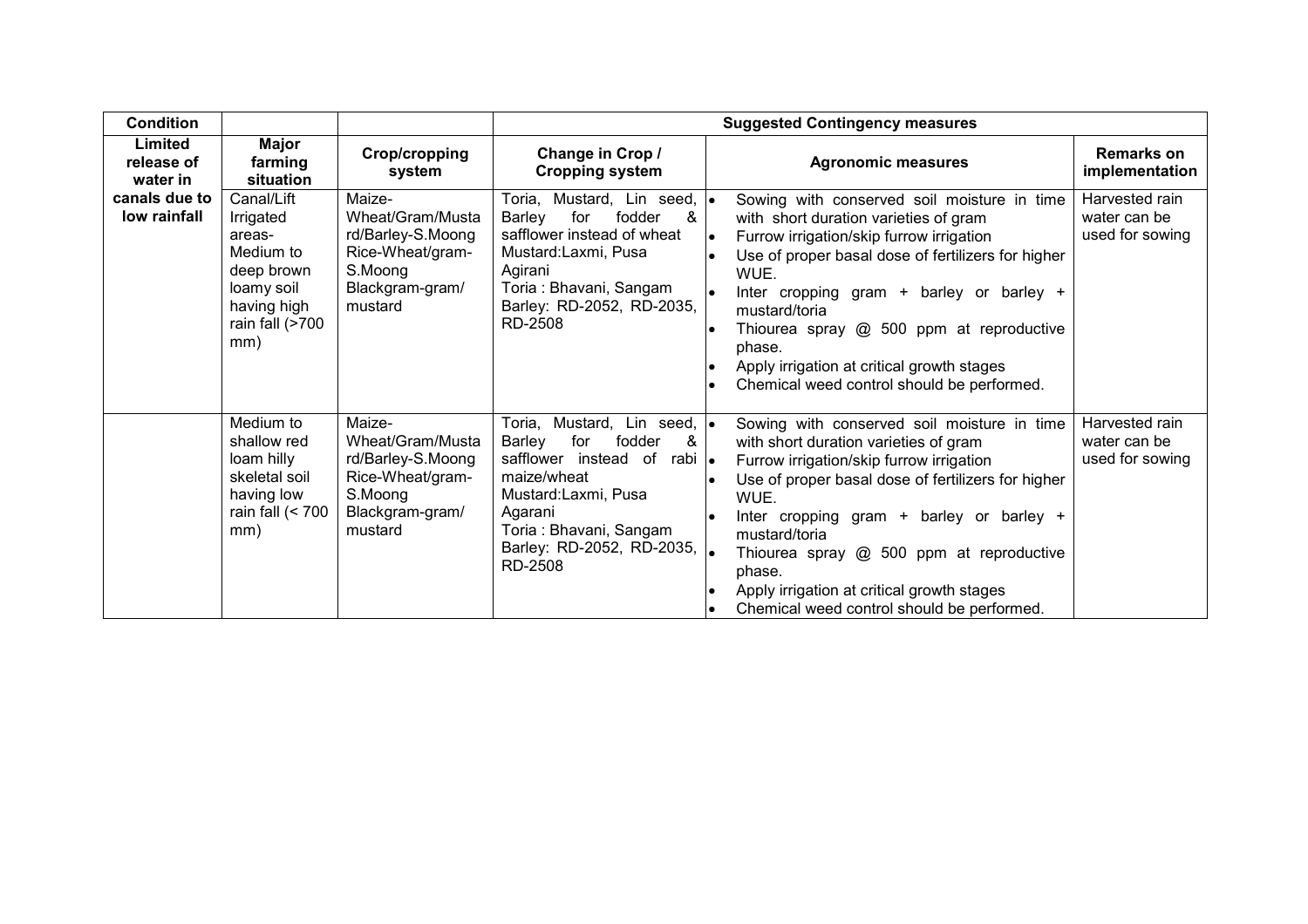| <b>Condition</b>                            |                                                                                                                                 |                                                                                                                  |                                                                                                                                                                                                                              | <b>Suggested Contingency measures</b>                                                                                                                                                                                                                                                                                                                                                                |                                     |
|---------------------------------------------|---------------------------------------------------------------------------------------------------------------------------------|------------------------------------------------------------------------------------------------------------------|------------------------------------------------------------------------------------------------------------------------------------------------------------------------------------------------------------------------------|------------------------------------------------------------------------------------------------------------------------------------------------------------------------------------------------------------------------------------------------------------------------------------------------------------------------------------------------------------------------------------------------------|-------------------------------------|
| Non-release<br>of water in<br>canals under  | Major<br>farming<br>situation                                                                                                   | Crop/cropping<br>system                                                                                          | Change in Crop/<br><b>Cropping system</b>                                                                                                                                                                                    | <b>Agronomic measures</b>                                                                                                                                                                                                                                                                                                                                                                            | <b>Remarks</b> on<br>implementation |
| delayed onset<br>of monsoon<br>in catchment | Canal/Lift<br>Irrigated<br>areas-<br>Medium to<br>deep brown<br>loamy soil<br>having high<br>rain fall<br>$(2700 \, \text{mm})$ | Maize-<br>Wheat/Gram/Must<br>ard/Barley-<br>S.Moong<br>Rice-Wheat/gram-<br>S.Moong<br>Blackgram-gram/<br>mustard | Toria, Mustard, Lin seed,<br>Barley for fodder<br>- &<br>safflower instead of wheat<br>Mustard:Laxmi, Pusa<br>Agirani<br>Toria: Bhavani, Sangam<br>Barley: RD-2052, RD-<br>2035, RD-2508<br>Durum wheat: HI 8498,<br>HI 1500 | Sowing with conserved soil moisture in<br>$\bullet$<br>time with short duration varieties of<br>gram & mustard<br>Furrow irrigation/skip furrow irrigation<br>$\bullet$<br>Use of proper basal dose of fertilizers for<br>having higher WUE<br>Inter cropping gram + barley or barley +<br>$\bullet$<br>mustard/toria<br>$\bullet$<br>500<br>Thiourea spray<br>@<br>at<br>ppm<br>reproductive phase. |                                     |
|                                             | Medium to<br>shallow red<br>loam hilly<br>skeletal soil<br>having low<br>rain fall $\left\langle \right\rangle$<br>700 mm)      | Maize-<br>Wheat/Gram/Must<br>ard/Barley-<br>S.Moong<br>Rice-Wheat/gram-<br>S.Moong<br>Blackgram-gram/<br>mustard | Toria, Mustard, Lin seed,<br>Barley for fodder &<br>safflower instead of rabi<br>maize/wheat<br>Mustard:Laxmi, Pusa<br>Agarani<br>Toria: Bhavani, Sangam<br>Barley: RD-2052,<br>RD-<br>2035, RD-2508                         | Sowing with conserved soil moisture in<br>$\bullet$<br>time with short duration varieties of gram<br>Furrow irrigation/skip furrow irrigation<br>$\bullet$<br>Use of proper basal dose of fertilizers for<br>higher WUE<br>Inter cropping gram + barley or barley +<br>mustard/toria<br>500<br>Thiourea spray<br>@<br>at<br>$\bullet$<br>ppm<br>reproductive phase.                                  |                                     |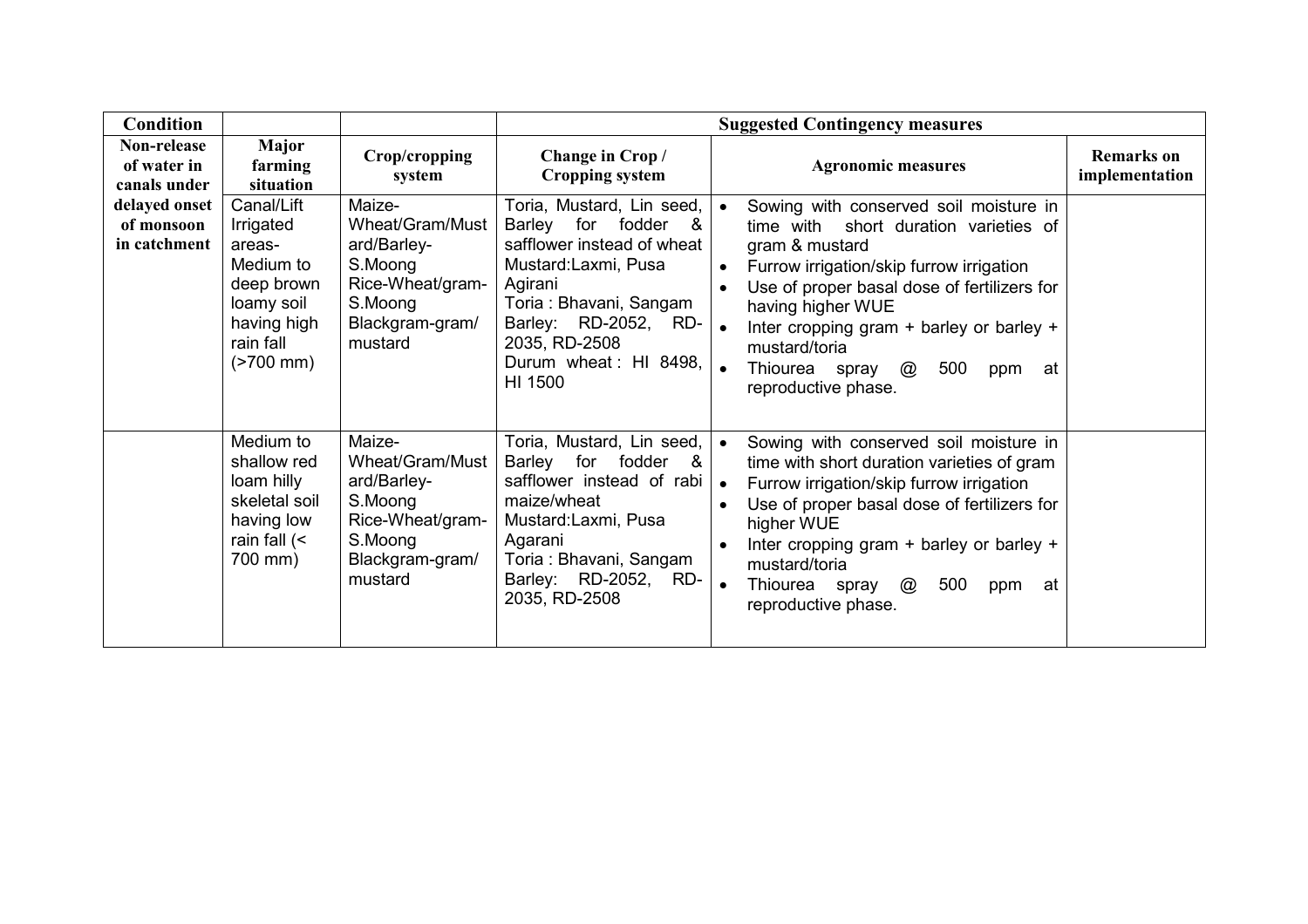| <b>Condition</b>                              |                                                                                                                     |                                                                                                                      |                                                                                                                                                            | <b>Suggested Contingency measures</b>                                                                                                                                                                                                                                                                                        |                                     |
|-----------------------------------------------|---------------------------------------------------------------------------------------------------------------------|----------------------------------------------------------------------------------------------------------------------|------------------------------------------------------------------------------------------------------------------------------------------------------------|------------------------------------------------------------------------------------------------------------------------------------------------------------------------------------------------------------------------------------------------------------------------------------------------------------------------------|-------------------------------------|
| Lack of<br>inflows into<br>tanks due to       | Major<br>farming<br>situation                                                                                       | Crop/cropping<br>system                                                                                              | Change in Crop/<br><b>Cropping system</b>                                                                                                                  | <b>Agronomic measures</b>                                                                                                                                                                                                                                                                                                    | <b>Remarks</b> on<br>implementation |
| insufficient /<br>delayed onset<br>of monsoon | Canal/Lift<br>Irrigated<br>areas-<br>Medium to<br>deep brown<br>loamy soil<br>having high<br>rain fall (>700<br>mm) | Maize-<br>Wheat/Gram/Mu<br>stard/Barley-<br>S.Moong<br>Rice-<br>Wheat/gram-<br>S.Moong<br>Blackgram-gram/<br>mustard | Gram, Barley/toria,<br>Linseed, Safflower<br>Gram-Pratap chana-1,<br>Dahod yellow<br>Bhavani,<br>Toria:<br>Sangam<br>Barley: RD-2052, RD-<br>2035, RD-2508 | Proper basal dose for higher WUE<br>$\bullet$<br>Life saving irrigation from tank through<br>$\bullet$<br>skip furrow irrigation<br>Crop mixtures (barley+gram),<br>$\bullet$<br>(gram+mustard).<br>Apply irrigation at critical growth stages<br>$\bullet$<br>with deficit irrigation<br>Chemical weed control<br>$\bullet$ |                                     |
|                                               | Medium to<br>shallow red<br>loam hilly<br>skeletal soil<br>having low<br>rain fall $($<br>700 mm)                   | Maize-<br>Wheat/Gram/Mu<br>stard/Barley-<br>S.Moong<br>Rice-<br>Wheat/gram-<br>S.Moong<br>Blackgram-gram/<br>mustard | Gram, Barley/toria,<br>Linseed, Safflower<br>Gram-Pratap chana-1,<br>Dahod yellow<br>Toria:<br>Bhavani,<br>Sangam<br>Barley: RD-2052, RD-<br>2035, RD-2508 | Proper basal dose for higher WUE<br>$\bullet$<br>Life saving irrigation from tank through<br>$\bullet$<br>skip furrow irrigation<br>Crop mixtures (barley+gram),<br>(gram+mustard).<br>Apply irrigation at critical growth stages<br>$\bullet$<br>with deficit irrigation<br>Chemical weed control<br>$\bullet$              |                                     |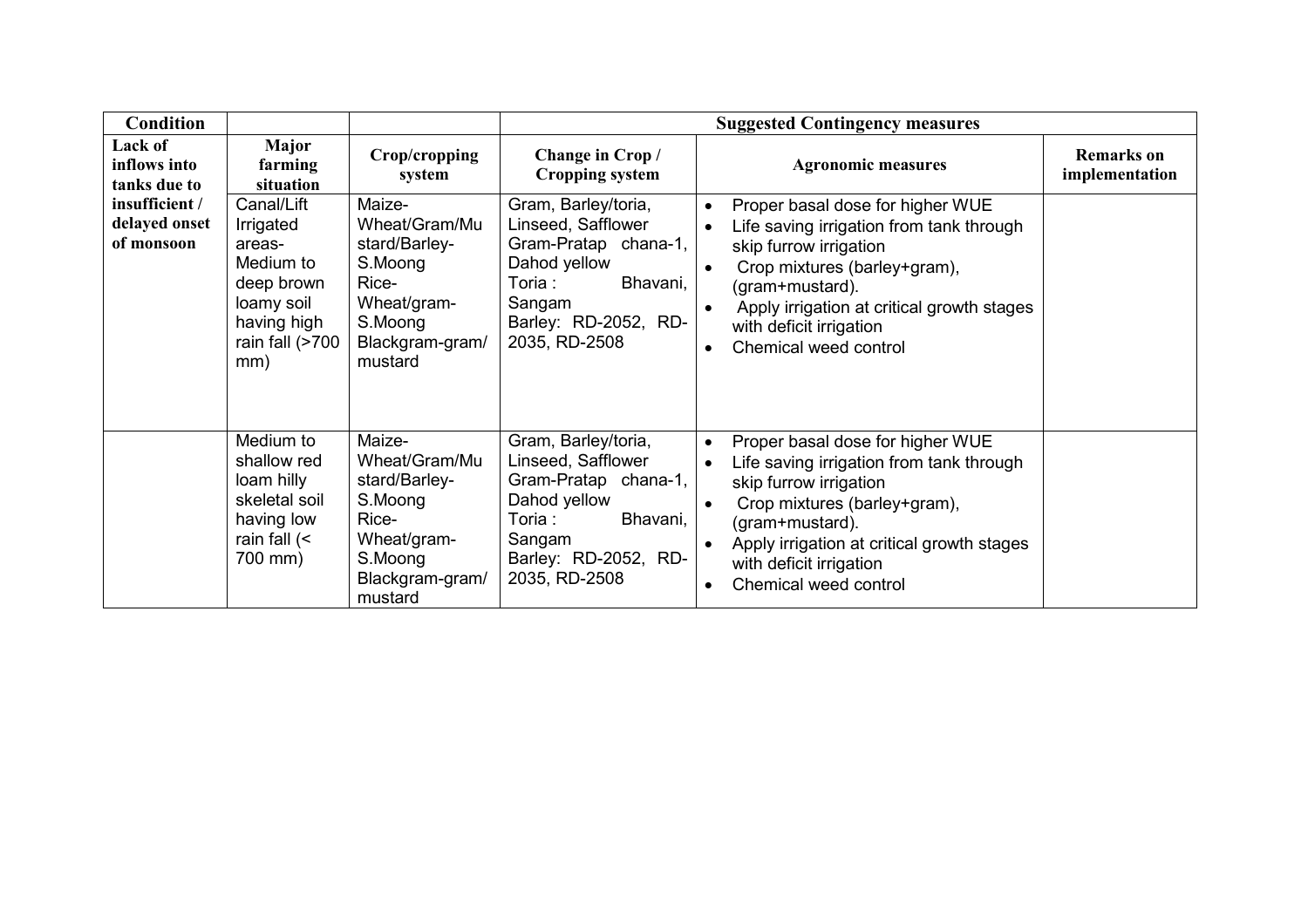| Condition                       |                                                                                                                  |                                                                                                              | <b>Suggested Contingency measures</b>                                                                                                                                                                                                                                                                                                                                                            |                                                                                                                                                                                                                                                                                                                                                                                                                                                                                               |                                     |  |  |
|---------------------------------|------------------------------------------------------------------------------------------------------------------|--------------------------------------------------------------------------------------------------------------|--------------------------------------------------------------------------------------------------------------------------------------------------------------------------------------------------------------------------------------------------------------------------------------------------------------------------------------------------------------------------------------------------|-----------------------------------------------------------------------------------------------------------------------------------------------------------------------------------------------------------------------------------------------------------------------------------------------------------------------------------------------------------------------------------------------------------------------------------------------------------------------------------------------|-------------------------------------|--|--|
| Insufficient<br>groundwater     | <b>Major farming</b><br>situation                                                                                | Crop/cropping<br>system                                                                                      | <b>Change in Crop / Cropping</b><br>system                                                                                                                                                                                                                                                                                                                                                       | <b>Agronomic measures</b>                                                                                                                                                                                                                                                                                                                                                                                                                                                                     | <b>Remarks</b> on<br>implementation |  |  |
| recharge due to<br>low rainfall | Canal/Lift<br>Irrigated areas-<br>Medium to<br>deep brown<br>loamy soil<br>having high<br>rain fall (>700<br>mm) | Maize-<br>Wheat/Gram/Musta<br>rd/Barley-S.Moong<br>Rice-Wheat/gram-<br>S.Moong<br>Blackgram-gram/<br>mustard | Rabi crops of low water<br>requirement mustard, toria,<br>barley, gram, lin seed etc may<br>be cultivated instead of wheat<br>Drought tolerant short duration<br>varieties of different crops.<br>Gram-Pratap chana-1, Dahod<br>yellow<br>Toria: Bhavani, Sangam<br>Barley: RD-2052, RD-2035, RD-<br>2508<br>Mustard: Pusa Agarani, Laxmi,<br><b>Bio-902</b><br>Durum wheat: HI 8498, HI<br>1500 | Proper basal dose of fertilizer for<br>higher WUE.<br>Adopt deficit irrigation or skip row<br>$\bullet$<br>irrigation methods.<br>Crop mixtures<br>$\bullet$<br>(Barley + Mustard), (Gram +<br>$\bullet$<br>Barley)<br>Adopting improved method of<br>$\bullet$<br>micro irrigation.<br>Deep sowing<br>$\bullet$<br>Irrigation at critical stages<br>$\bullet$<br>Special care for termite<br>$\bullet$<br>management.                                                                        |                                     |  |  |
| Any other                       | Medium to<br>shallow red<br>loam hilly<br>skeletal soil<br>having low rain<br>fall (< 700 mm)                    | Maize-<br>Wheat/Gram/Musta<br>rd/Barley-S.Moong<br>Rice-Wheat/gram-<br>S.Moong<br>Blackgram-gram/<br>mustard | Rabi crops of low water<br>requirement mustard, toria,<br>barley, gram, lin seed etc may<br>be cultivated instead of wheat.<br>Drought tolerant varieties of<br>different crops.<br>Gram-Pratap chana-1, Dahod<br>yellow<br>Toria: Bhavani, Sangam<br>Barley: RD-2052, RD-2035, RD-<br>2508<br>Mustard: Pusa Agarani, Laxmi,<br><b>Bio-902</b>                                                   | Proper basal dose of fertilizer for<br>$\bullet$<br>higher WUE.<br>Adopt deficit irrigation or skip row<br>$\bullet$<br>irrigation methods.<br>Crop mixtures<br>$\bullet$<br>(Barley + Mustard), (Gram +<br>$\bullet$<br>Barley)<br>Adopting improved method of<br>$\bullet$<br>micro irrigation.<br>Eg. Sprinkler & drip irrigation<br>$\bullet$<br>method<br>Deep sowing<br>$\bullet$<br>Irrigation at critical stages<br>$\bullet$<br>Special care for termite<br>$\bullet$<br>management. |                                     |  |  |
| condition(specify)              |                                                                                                                  |                                                                                                              |                                                                                                                                                                                                                                                                                                                                                                                                  |                                                                                                                                                                                                                                                                                                                                                                                                                                                                                               |                                     |  |  |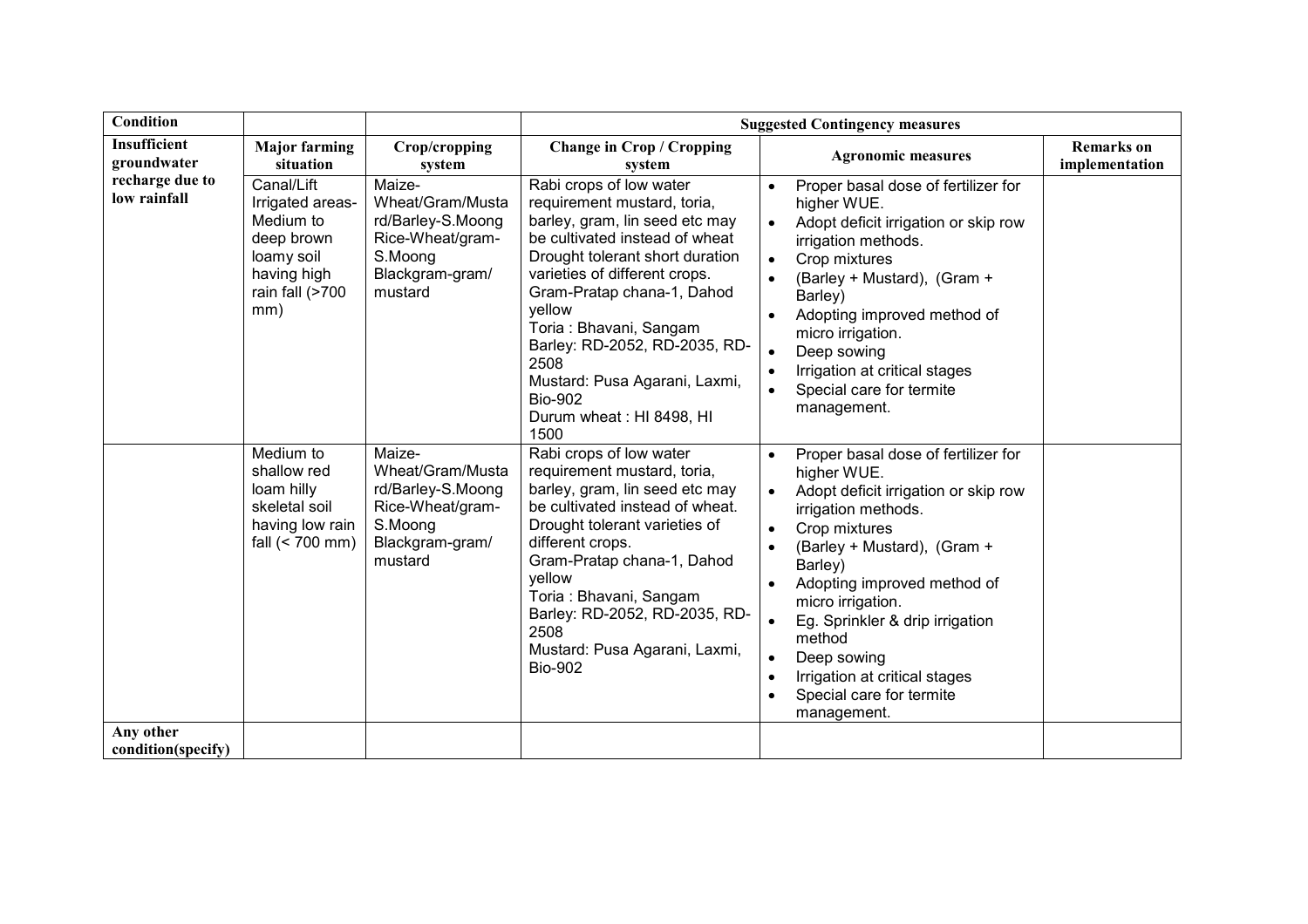| 2.2 Unusual rains (untimely, unseasonable etc.) (For both rain fed and irrigated situations) |  |  |  |  |  |  |  |
|----------------------------------------------------------------------------------------------|--|--|--|--|--|--|--|
|----------------------------------------------------------------------------------------------|--|--|--|--|--|--|--|

| <b>Condition</b>                       | Suggested contingency measure                                                                                       |                                                                                            |                                                                                                                                              |                                                                                                                                                |  |  |
|----------------------------------------|---------------------------------------------------------------------------------------------------------------------|--------------------------------------------------------------------------------------------|----------------------------------------------------------------------------------------------------------------------------------------------|------------------------------------------------------------------------------------------------------------------------------------------------|--|--|
| Continuous high rainfall in a          | <b>Vegetative stage</b>                                                                                             | <b>Flowering stage</b>                                                                     | <b>Crop maturity stage</b>                                                                                                                   | <b>Post harvest</b>                                                                                                                            |  |  |
| short span leading to water<br>logging |                                                                                                                     |                                                                                            |                                                                                                                                              |                                                                                                                                                |  |  |
| <b>Maize</b><br>Crop 1                 | Raised bed planting<br>Sowing in flat beds followed by<br>earthing at 30 DAS in maize<br>facilitates quick drainage | Drainage<br>Broadcast of urea after<br>water removal                                       | Picking of green cobs<br>Broadcast of urea after<br>water removal                                                                            | Drainage<br>Drying of the produce<br>immediately after rain                                                                                    |  |  |
| Crop 2<br><b>Kharif pulses</b>         | Opening water out lets for<br>quick drainage.                                                                       | Drainage                                                                                   | Drainage                                                                                                                                     | Drainage<br>Drying of the produce<br>immediately after rain                                                                                    |  |  |
| Crop 3 Wheat                           | Very-very uncommon<br>phenomenon                                                                                    | Avoid irrigation                                                                           | Drainage                                                                                                                                     | Drainage<br>Drying of the produce<br>immediately after rain                                                                                    |  |  |
| Crop 4 Gram                            | Very-very uncommon<br>phenomenon                                                                                    | Avoid irrigation                                                                           | Drainage                                                                                                                                     | Drainage<br>Drying of the produce<br>immediately after rain                                                                                    |  |  |
| <b>Horticulture</b>                    |                                                                                                                     |                                                                                            |                                                                                                                                              |                                                                                                                                                |  |  |
| Crop 1 Mango - Lime                    | Earthing up to 30 cm around<br>the trunk<br>Opening water outlets for<br>quick drainage                             | Earthing up up to 30 cm<br>around the trunk<br>Opening water outlets for<br>quick drainage | Crop harvested at<br>physiological maturity stage<br>& promotes raw fruits<br>products eg. mango squash<br>replaced by keri<br>pudina(Panna) | Crop harvested at<br>physiological maturity<br>stage & promote raw<br>fruits products eg<br>mango squash<br>replaced by keri<br>pudina (Panna) |  |  |
| Crop 2 Guava- Papaya                   | Earthing up up to 30 cm<br>around the trunk<br>Opening water outlets for<br>quick drainage                          | Earthing up up to 30 cm<br>around the trunk<br>Opening water outlets for<br>quick drainage | Crop harvested at<br>physiological maturity stage<br>& promotes raw fruits<br>products eg. mango squash<br>replaced by keri<br>pudina(Panna  | $-do-$                                                                                                                                         |  |  |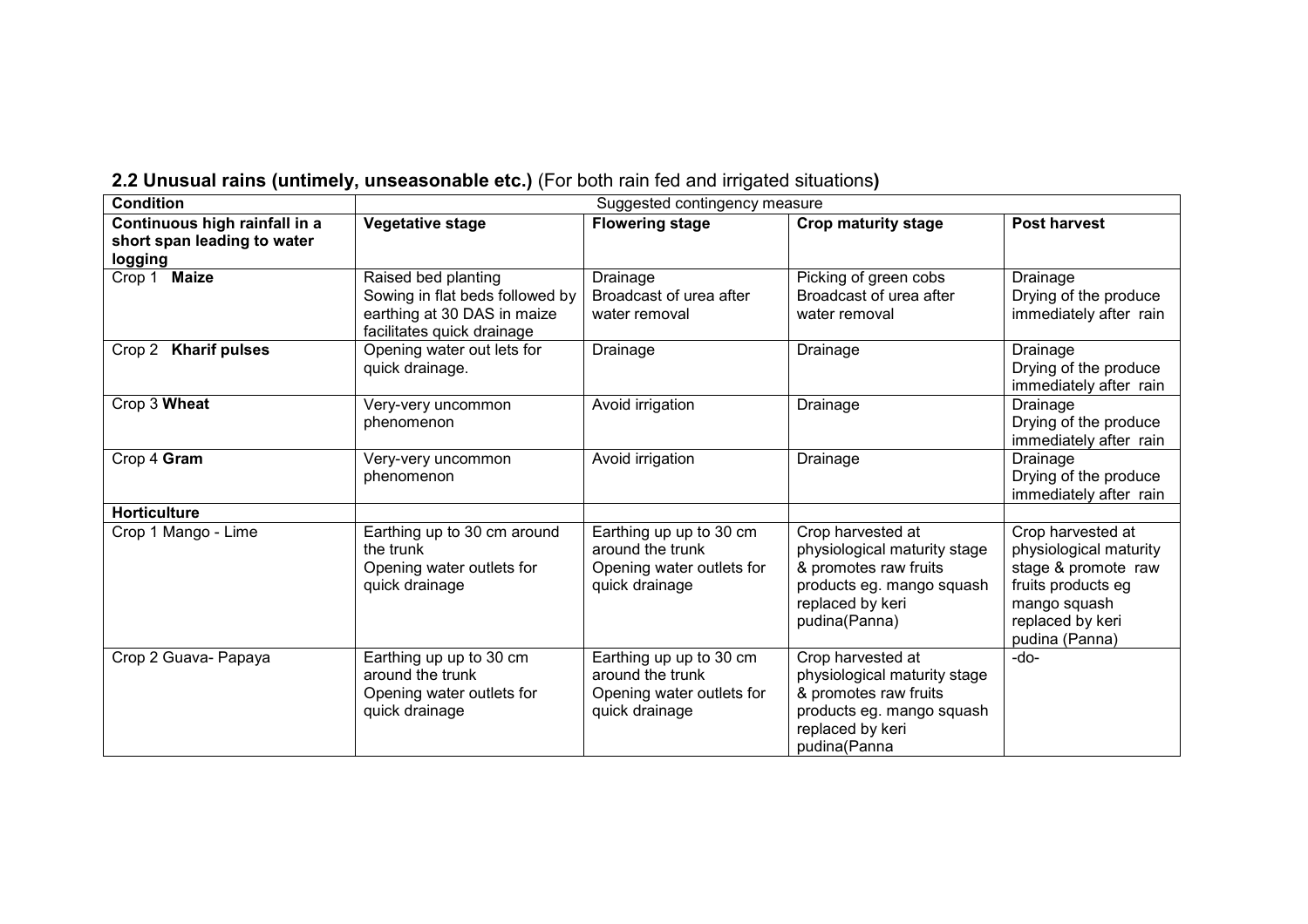| Crop 3 Vegetable | Proper drainage | Proper drainage             | Proper drainage              | Harvest crop at        |
|------------------|-----------------|-----------------------------|------------------------------|------------------------|
|                  |                 | Promote semi                | Crop harvested at            | physiological maturity |
|                  |                 | indeterminate type of       | physiological maturity stage | stage & promote raw    |
|                  |                 | vegetables                  | & promote raw vegetable      | vegetable products     |
|                  |                 | Promote climber type of     | products                     |                        |
|                  |                 | cucurbits with adequate     |                              |                        |
|                  |                 | support                     |                              |                        |
|                  |                 | (eg. Parwal & bitter gourd) |                              |                        |

| Heavy rainfall with high speed<br>winds in a short span <sup>2</sup> | <b>NA</b>                                                                                               |                                                                                                       |                                                                                  |                                                                                      |
|----------------------------------------------------------------------|---------------------------------------------------------------------------------------------------------|-------------------------------------------------------------------------------------------------------|----------------------------------------------------------------------------------|--------------------------------------------------------------------------------------|
| Crop 1 Maize                                                         | Sowing in flat beds followed by<br>earthing at 30-35 DAS provide<br>mechanical support to the<br>plant. | Ridging crop rows during<br>early vegetative phase will<br>help crop to with stand high<br>wind speed | Harvest cobs at<br>physiological maturity                                        |                                                                                      |
| Crop 2 Kharif Pulses                                                 | Proper drainage & raise bed<br>planting                                                                 | Proper drainage                                                                                       | Proper drainage                                                                  |                                                                                      |
| Crop 3 Wheat                                                         | Not a common phenomena                                                                                  |                                                                                                       |                                                                                  |                                                                                      |
| Crop 4 Gram                                                          | Not a common phenomena                                                                                  |                                                                                                       |                                                                                  |                                                                                      |
| <b>Horticulture</b>                                                  |                                                                                                         |                                                                                                       |                                                                                  |                                                                                      |
| Crop 1 Mango - Lime                                                  | Use of wind break plants<br>Promote dwarf varieties<br>Proper drainage                                  | Use of wind break plants<br>Promote dwarf varieties<br>Proper drainage                                | Promote raw fruit products<br>eg. mango squash replaced<br>by keri pudina(Panna) | Promote raw fruit<br>products eg. mango<br>squash replaced by<br>keri pudina (Panna) |
| Crop 2 Guava- Papaya                                                 | Use of wind break plants<br>Promote dwarf varieties<br>Proper drainage                                  | Use of wind break plants<br>Promote dwarf varieties<br>Proper drainage                                | Promote raw fruit products<br>eg. mango squash replaced<br>by keri pudina(Panna) | Promote raw fruit<br>products eg. mango<br>squash replaced by<br>keri pudina (Panna) |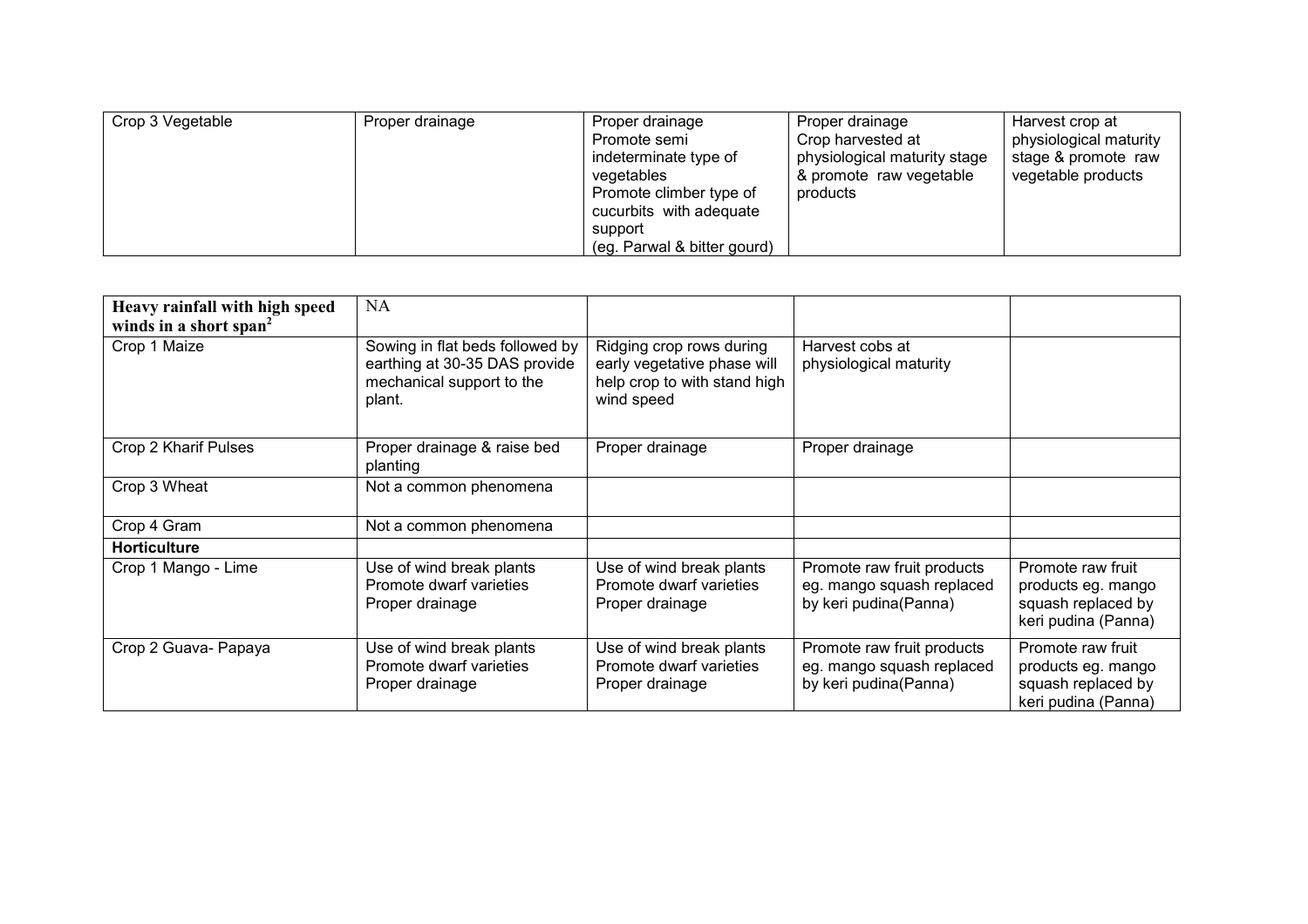| Crop 3 Vegetable<br>Outbreak of pests and diseases | Proper drainage<br>Promote semi indeterminate<br>type of vegetables<br>Promote climber type of<br>cucurbits with adequate<br>support<br>(eg. Parwal & bitter gourd) | Proper drainage<br>Promote semi<br>indeterminate type of<br>vegetables<br>Promote climber type of<br>cucurbits with adequate<br>support<br>(eg. Parwal & bitter gourd) | Crop harvested at<br>physiological maturity stage<br>& promote raw vegetable<br>products | Harvest crop $\sqrt{at}$<br>physiological maturity<br>stage & promote raw<br>vegetable products |
|----------------------------------------------------|---------------------------------------------------------------------------------------------------------------------------------------------------------------------|------------------------------------------------------------------------------------------------------------------------------------------------------------------------|------------------------------------------------------------------------------------------|-------------------------------------------------------------------------------------------------|
| due to unseasonal rains                            |                                                                                                                                                                     |                                                                                                                                                                        |                                                                                          |                                                                                                 |
| Gram                                               | Plant protection measures for<br>pod borer                                                                                                                          |                                                                                                                                                                        |                                                                                          |                                                                                                 |
| <b>Horticulture</b>                                |                                                                                                                                                                     |                                                                                                                                                                        |                                                                                          |                                                                                                 |
| Crop 1(Specify)                                    |                                                                                                                                                                     |                                                                                                                                                                        |                                                                                          |                                                                                                 |

# 2.3 Flood – Not applicable

| <b>Condition</b>       | <b>Suggested contingency measure</b> |                         |              |            |  |  |  |  |
|------------------------|--------------------------------------|-------------------------|--------------|------------|--|--|--|--|
| <b>Transient water</b> |                                      |                         | Reproductive |            |  |  |  |  |
| logging/partial        | Seedling/nursery stage               | <b>Vegetative stage</b> | stage        | At harvest |  |  |  |  |
| inundation             |                                      |                         |              |            |  |  |  |  |
| <b>Continuous</b>      | <b>NA</b>                            |                         |              |            |  |  |  |  |
| submergence for more   |                                      |                         |              |            |  |  |  |  |
| than 2 days            |                                      |                         |              |            |  |  |  |  |
| <b>Horticulture</b>    |                                      |                         |              |            |  |  |  |  |
| Sea water inundation   | <b>NA</b>                            |                         |              |            |  |  |  |  |

## 2.4 Extreme events: Heat wave (Cold wave/Frost/Hailstorm/Cyclone are not common in district)

| <b>Extreme event type</b> | Suggested contingency measure |                                                  |                                                  |                                                                   |
|---------------------------|-------------------------------|--------------------------------------------------|--------------------------------------------------|-------------------------------------------------------------------|
|                           | Seedling/nursery stage        | Vegetative stage                                 | <b>Reproductive stage</b>                        | At harvest                                                        |
| <b>Heat Wave</b>          |                               |                                                  |                                                  |                                                                   |
| Crop 1 S. Moong           | Not common                    | Keep the soil moist through light<br>irrigations | Keep the soil moist through light<br>irrigations | Crop should<br>be<br>harvested<br>at<br>physiological<br>maturity |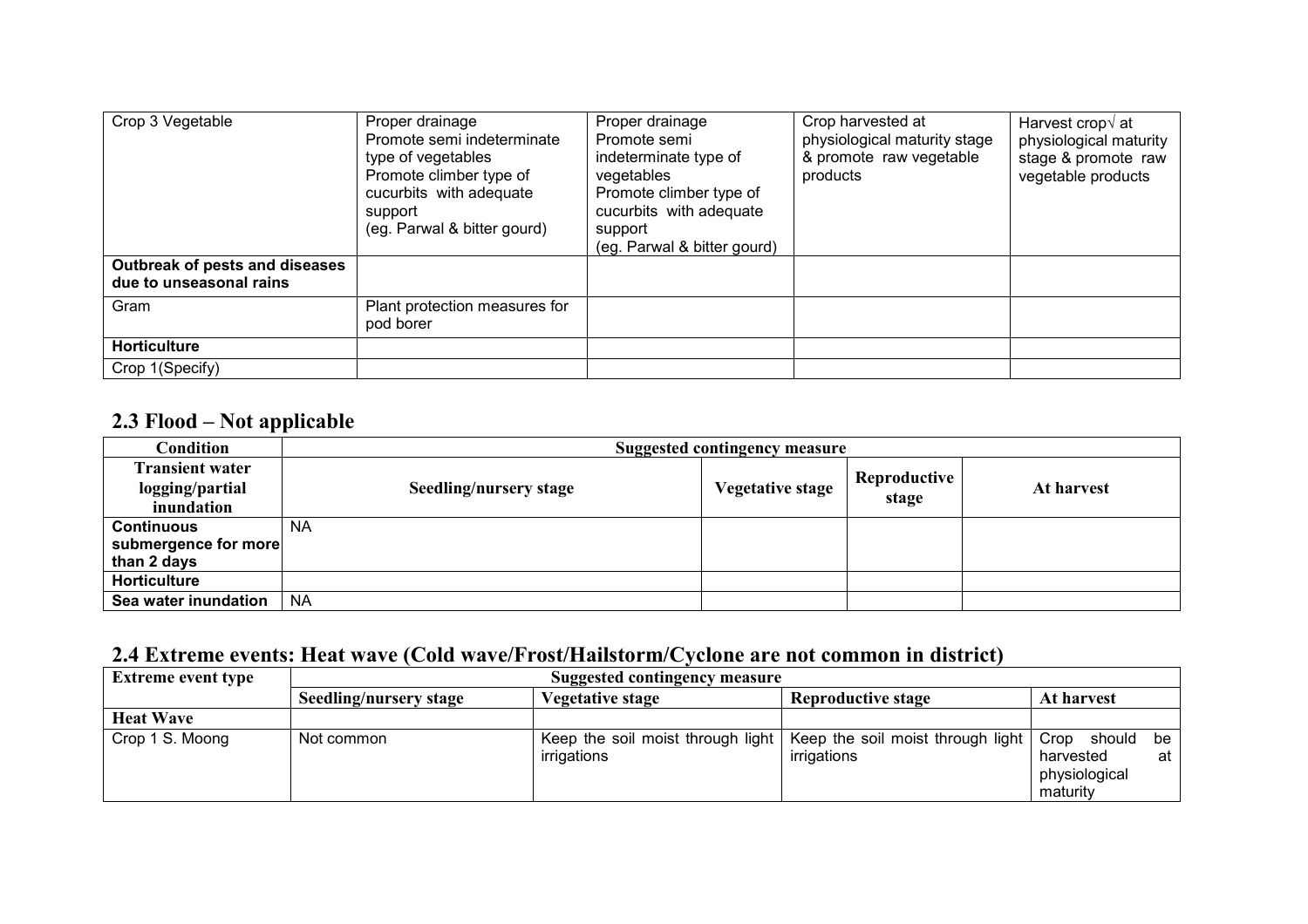| Crop 2 Spring Maize<br><b>Horticulture</b>    | Not common                                                                                                                                                                          | • Keep the soil moist through<br>light irrigations<br>• Use of thiourea spray @ 500<br>ppm                                                                                 | • Keep the soil moist through<br>light irrigations<br>• Use of thiourea spray @ 500<br>ppm at reproductive stage |  |
|-----------------------------------------------|-------------------------------------------------------------------------------------------------------------------------------------------------------------------------------------|----------------------------------------------------------------------------------------------------------------------------------------------------------------------------|------------------------------------------------------------------------------------------------------------------|--|
|                                               |                                                                                                                                                                                     | N/A                                                                                                                                                                        |                                                                                                                  |  |
| Crops: Mango, Guava,<br>Papaya and vegetable  | • Use of wind break plants.<br>$\bullet$ Covered the main trunk of<br>plants.<br>• White wash plant trunk.<br>Spray of water to save from<br>heat.<br>• Maintain moisture in field. |                                                                                                                                                                            | N/A<br>٠                                                                                                         |  |
| <b>Cold Wave</b>                              |                                                                                                                                                                                     |                                                                                                                                                                            |                                                                                                                  |  |
| Crops: Mango, Guava,<br>Papaya and vegetables |                                                                                                                                                                                     | • Create smokes during night<br>• Cover the plants by bajra,<br>maize stover etc.<br>• Spray of sulphuric acid 0.1%.<br>• Use of permanent<br>wind<br>break/shelter plant. |                                                                                                                  |  |
| <b>Frost</b>                                  | N/A                                                                                                                                                                                 |                                                                                                                                                                            |                                                                                                                  |  |
| <b>Hailstorm</b>                              | N/A                                                                                                                                                                                 |                                                                                                                                                                            |                                                                                                                  |  |
| <b>Horticulture</b>                           | N/A                                                                                                                                                                                 |                                                                                                                                                                            |                                                                                                                  |  |
| Cyclone                                       | N/A                                                                                                                                                                                 |                                                                                                                                                                            |                                                                                                                  |  |

# 2.5 Contingent strategies for Livestock, Poultry & Fisheries 2.5.1 Livestock

|                                 | <b>Suggested contingency measures</b>                                                                                                                                                          |                                                                                                                                                                                                                                                                                                             |                                                                                                        |  |
|---------------------------------|------------------------------------------------------------------------------------------------------------------------------------------------------------------------------------------------|-------------------------------------------------------------------------------------------------------------------------------------------------------------------------------------------------------------------------------------------------------------------------------------------------------------|--------------------------------------------------------------------------------------------------------|--|
| <b>Drought</b>                  | <b>Before the event</b>                                                                                                                                                                        | During the event                                                                                                                                                                                                                                                                                            | After the event                                                                                        |  |
| Feed and fodder<br>availability | • Formation of fodder depot in a nucleus<br>of 10-20 villages<br>• Enriching feed and fodder of low grades.<br>• Formation of task force to supply feed<br>and fodder with no cost or low cost | • Formation task force of<br>veterinary and<br>animal scientist to assess gravity of drought<br>and its effects on animal life.<br>• Supply of feed and fodder to livestock owner<br>on loan or low cost basis.<br>• Press, radio and other media to know public<br>for measures adopted by govt. machinery | fodder<br>• Promotion<br>0f<br>crop<br>cultivation.<br>Plantation of useful shrubs as<br>animals feed. |  |
| Drinking water                  | Formation of<br>water tanks<br>waterl<br>near                                                                                                                                                  | • Filling the water tank through tankers.                                                                                                                                                                                                                                                                   | thel<br>Task<br>assess<br>force<br>to                                                                  |  |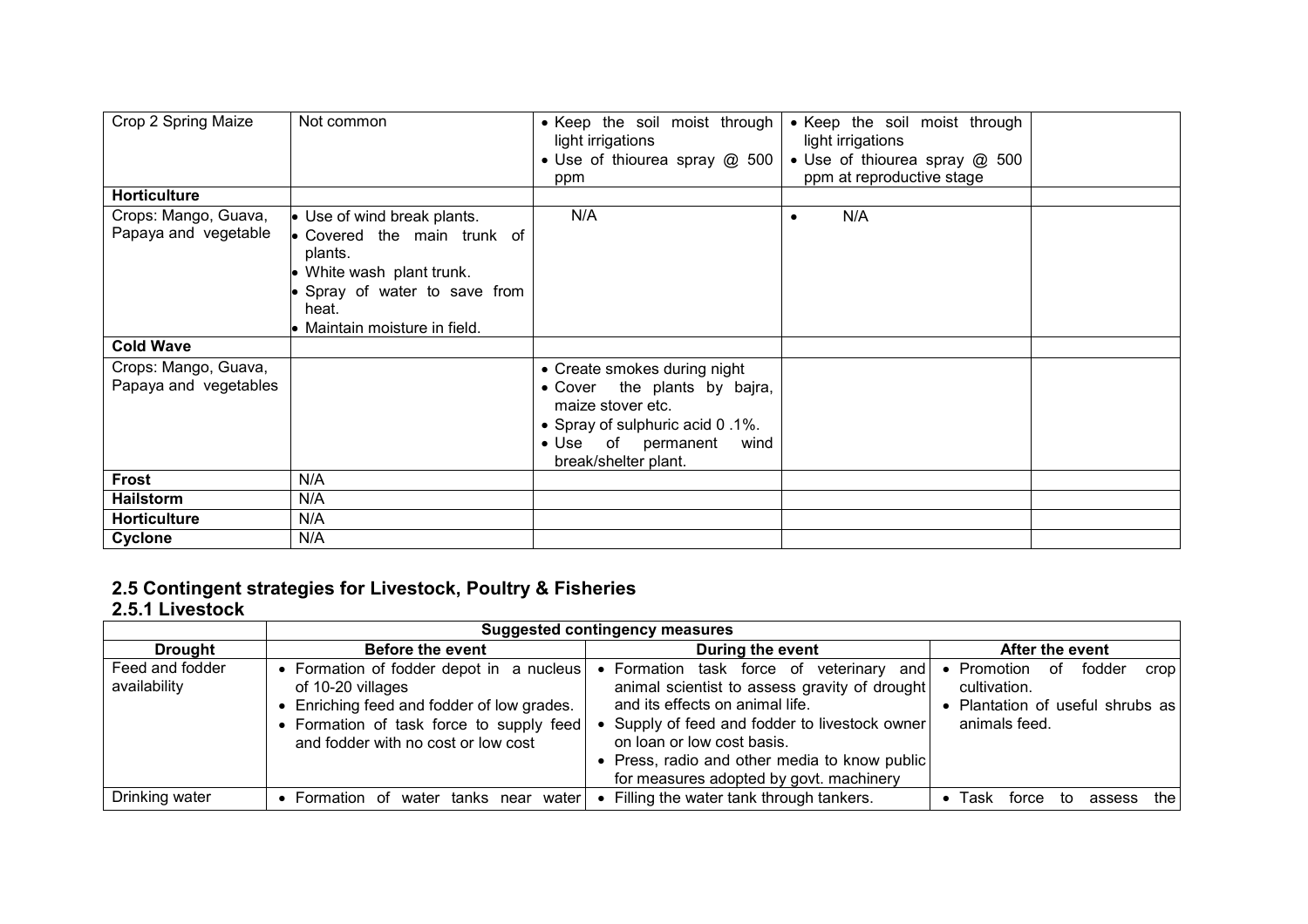| Health and disease<br>management  | resource like tube well, hand pump at<br>public places.<br>• Rain water<br>harvesting structure to<br>conserve water for drinking to livestock.<br>• Formation of task force of veterinary and<br>scientist in a nucleus of 10-20<br>animal<br>village<br>• Exploring possibilities of health effect due<br>to drought.<br>• Awareness in public though press, radio<br>and other media | Mobile task force may operate to extend<br>relief to highly affected area.<br>• Assessment of disease investigation with<br>mobile equipped unit to extend services at<br>signal. | the event<br>of.<br>and<br>gravity<br>planning to<br>creative<br>basic<br>drinking water facilities to live<br>stock<br>• Isolation of affected animal and<br>them Til normal<br>treating<br>situation is not attained.<br>• Awareness in public to combat<br>after effect of drought through<br>press, radio and other media<br>for extended services by Govt.<br>or service organization. |
|-----------------------------------|-----------------------------------------------------------------------------------------------------------------------------------------------------------------------------------------------------------------------------------------------------------------------------------------------------------------------------------------------------------------------------------------|-----------------------------------------------------------------------------------------------------------------------------------------------------------------------------------|---------------------------------------------------------------------------------------------------------------------------------------------------------------------------------------------------------------------------------------------------------------------------------------------------------------------------------------------------------------------------------------------|
| <b>Floods</b>                     | NA.                                                                                                                                                                                                                                                                                                                                                                                     |                                                                                                                                                                                   |                                                                                                                                                                                                                                                                                                                                                                                             |
| Cyclone                           | <b>NA</b>                                                                                                                                                                                                                                                                                                                                                                               |                                                                                                                                                                                   |                                                                                                                                                                                                                                                                                                                                                                                             |
| <b>Heat wave and cold</b><br>wave | $\bullet$                                                                                                                                                                                                                                                                                                                                                                               | $\bullet$                                                                                                                                                                         | $\bullet$                                                                                                                                                                                                                                                                                                                                                                                   |
| Shelter/environment<br>management | • Awareness to public to combat heat and<br>cold wave stress.<br>• Formation of task force to create<br>awareness for hot and cold wave and<br>their effect.                                                                                                                                                                                                                            | • Awareness to public to combat heat and cold<br>wave storm.<br>Intend facilities to provide drinking water and<br>temporary shelter to combat cold wave.                         | • Awareness to public to combat<br>heat and cold wave.                                                                                                                                                                                                                                                                                                                                      |
| Health and disease<br>management  | • Perhaps little effect on disease but health<br>hazard due to heat stork.                                                                                                                                                                                                                                                                                                              | • Task force may operate where much heat<br>and cold storm occurred.                                                                                                              | • Perhaps little effect on health                                                                                                                                                                                                                                                                                                                                                           |

#### Based on forewarning wherever available

## 2.5.2 Poultry

|                                 | <b>Suggested contingency measures</b>                                                                                                                      |                                                                           |                                     |
|---------------------------------|------------------------------------------------------------------------------------------------------------------------------------------------------------|---------------------------------------------------------------------------|-------------------------------------|
|                                 | <b>Before the event</b>                                                                                                                                    | During the event                                                          | After the event                     |
| <b>Drought</b>                  |                                                                                                                                                            |                                                                           |                                     |
| Feed and fodder<br>availability | Rural poultry/backyard poultry is reared on scavenging system<br>therefore there is no need to prepare contingent plan with respect<br>to feed and fodder. | Ensure supplementary feeding<br>through kitchen waste/available<br>grain. | Follow normal<br>feeding routine.   |
| Drinking water                  | Provision of sufficient waters/water pots.                                                                                                                 | Ensure sufficient water availability<br>to birds.                         | Follow normal<br>routine practices. |
| Health and disease              | 1. Follow proper vaccination program.                                                                                                                      | Treatment and vaccination camp                                            | Follow routine                      |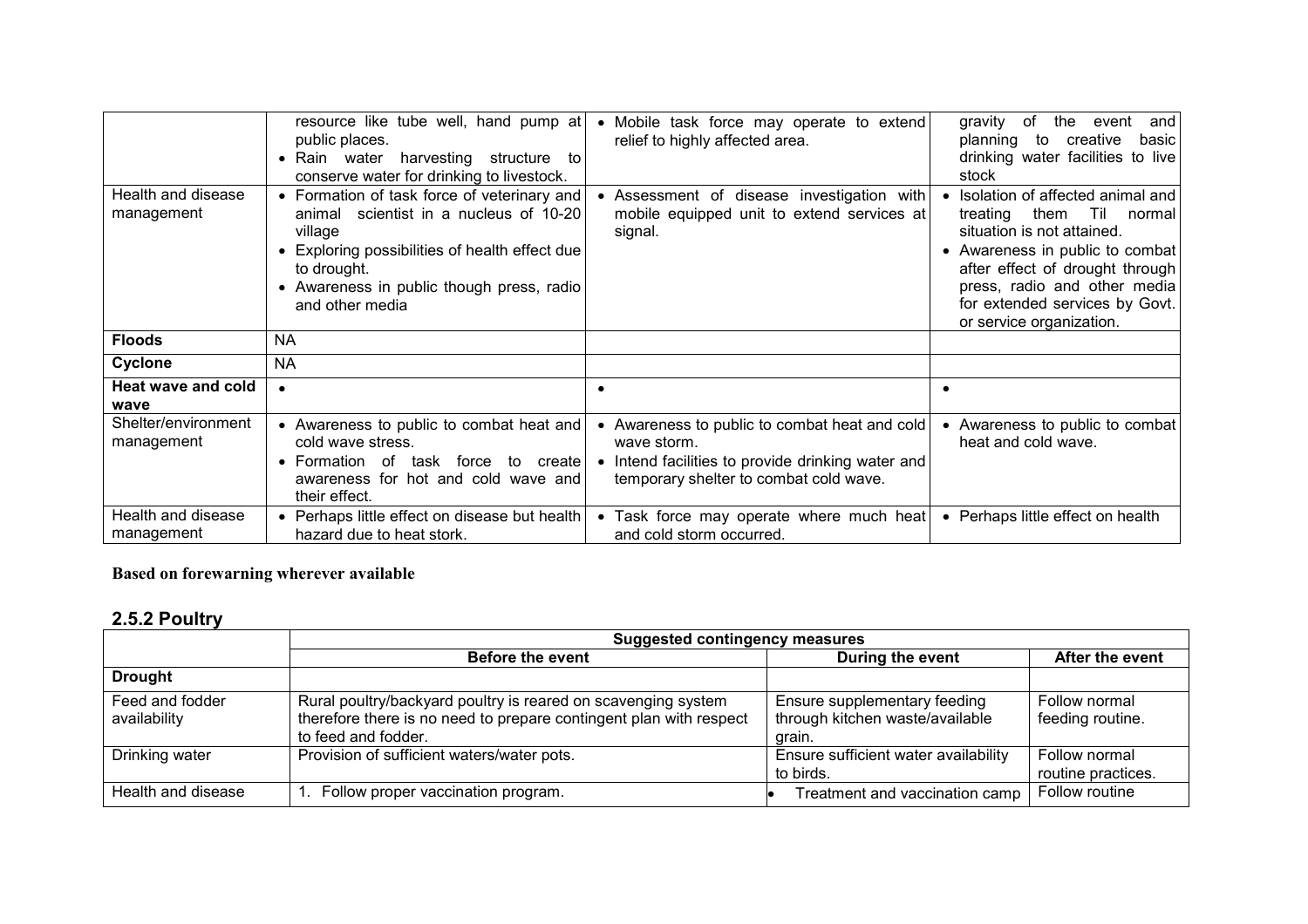| management                        | 2. Use deworming schedule.<br>3. Surveillance and disease monitoring programme should be<br>followed.                                           | should be organized.<br>Establishment of mobile<br>emergency vety. Medical unit.                                   | health & disease<br>management<br>programme.                   |
|-----------------------------------|-------------------------------------------------------------------------------------------------------------------------------------------------|--------------------------------------------------------------------------------------------------------------------|----------------------------------------------------------------|
| <b>Floods</b>                     | N/A                                                                                                                                             | N/A                                                                                                                | N/A                                                            |
| Cyclone                           | N/A                                                                                                                                             | N/A                                                                                                                | N/A                                                            |
| Heat wave and cold<br>wave        |                                                                                                                                                 |                                                                                                                    |                                                                |
| Shelter/environment<br>management | Construction/provision of proper shelter to poultry birds.<br>2. Put gunny bags/curtains on windows to prevent birds from<br>cold/hot waves.    | Keep the birds in sheds in extreme<br>weather                                                                      | Follow routine<br>practices.                                   |
| Health and disease<br>management  | 1. Follow proper vaccination programme<br>2. Use deworming schedule.<br>3. Surveillance and disease monitoring programme should be<br>followed. | Treatment and vaccination camp<br>should be organized.<br>Establishment of mobile<br>emergency vety. Medical unit. | Follow routine<br>health & disease<br>management<br>programme. |

\*Based on forewarning wherever available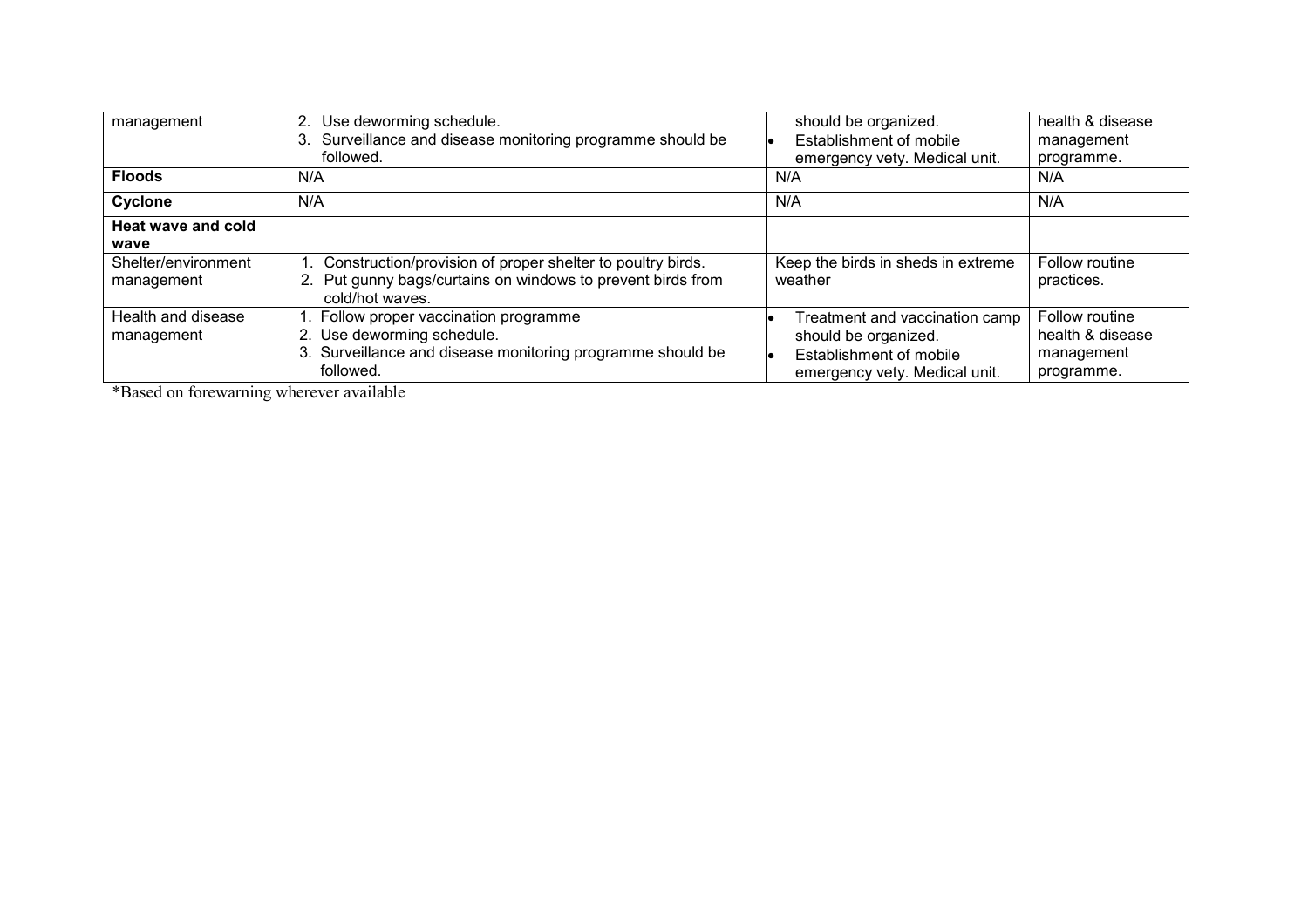#### 2.5.3 Fisheries/ Aquaculture

|                                                          | <b>Suggested contingency measures</b>                                                                                                        |                                                                                                    |                                                                  |
|----------------------------------------------------------|----------------------------------------------------------------------------------------------------------------------------------------------|----------------------------------------------------------------------------------------------------|------------------------------------------------------------------|
|                                                          | <b>Before the event</b>                                                                                                                      | During the event                                                                                   | After the event                                                  |
| 1) Drought                                               |                                                                                                                                              |                                                                                                    |                                                                  |
| A. Capture                                               |                                                                                                                                              |                                                                                                    | $\blacksquare$                                                   |
| Marine                                                   |                                                                                                                                              |                                                                                                    |                                                                  |
| Inland                                                   |                                                                                                                                              |                                                                                                    |                                                                  |
| (i) Shallow water depth due to insufficient rains/inflow | Harvest the available fish stock.<br>Either market it if marketable size<br>or stock in pond with sufficient<br>water.                       | Desalination of ponds on drying.<br>Weed clearance from pond<br>bottom & embankments.              | Stocking of fish seed<br>on arrival of sufficient<br>rain water. |
| (ii) Changes in water quality                            | Assess physic-chemical condition<br>of water.                                                                                                | Use buffering agent like<br>lime/alum based on water<br>analysis.                                  | Repeat water quality<br>assessment.                              |
| (iii) Any other                                          |                                                                                                                                              |                                                                                                    |                                                                  |
| <b>B.</b> Aquaculture                                    |                                                                                                                                              |                                                                                                    |                                                                  |
| 2) Floods                                                | <b>NA</b>                                                                                                                                    |                                                                                                    |                                                                  |
| A. Capture                                               |                                                                                                                                              |                                                                                                    |                                                                  |
| Marine                                                   | <b>NA</b>                                                                                                                                    |                                                                                                    |                                                                  |
| Inland                                                   |                                                                                                                                              |                                                                                                    |                                                                  |
| (vi) Any other                                           |                                                                                                                                              |                                                                                                    |                                                                  |
| 3. Cyclone / Tsunami                                     | <b>NA</b>                                                                                                                                    | <b>NA</b>                                                                                          | <b>NA</b>                                                        |
| A. Capture                                               |                                                                                                                                              |                                                                                                    |                                                                  |
| Marine                                                   | <b>NA</b>                                                                                                                                    |                                                                                                    |                                                                  |
| Inland                                                   |                                                                                                                                              |                                                                                                    |                                                                  |
| <b>B.</b> Aquaculture                                    | <b>NA</b>                                                                                                                                    |                                                                                                    |                                                                  |
| $\overline{(vi)$ Any other                               |                                                                                                                                              |                                                                                                    |                                                                  |
| 4. Heat wave and cold wave                               |                                                                                                                                              |                                                                                                    |                                                                  |
| A. Capture                                               |                                                                                                                                              |                                                                                                    |                                                                  |
| Marine                                                   | <b>NA</b>                                                                                                                                    |                                                                                                    |                                                                  |
| Inland                                                   | Selection of suitable species i.e.<br>common carp and IMC for culture<br>Sufficient water is to be<br>maintained and assess water<br>quality | Changing feeding regimes.<br>De-stocking<br>Add water to maintain<br>temperature.<br>Stop manuring | Maintain water level                                             |
| <b>B</b> . Aquaculture                                   |                                                                                                                                              |                                                                                                    |                                                                  |
| (i) Changes in pond environment (water quality)          | Selection of suitable species i.e.                                                                                                           | Increase water depth.                                                                              | Maintain water level                                             |